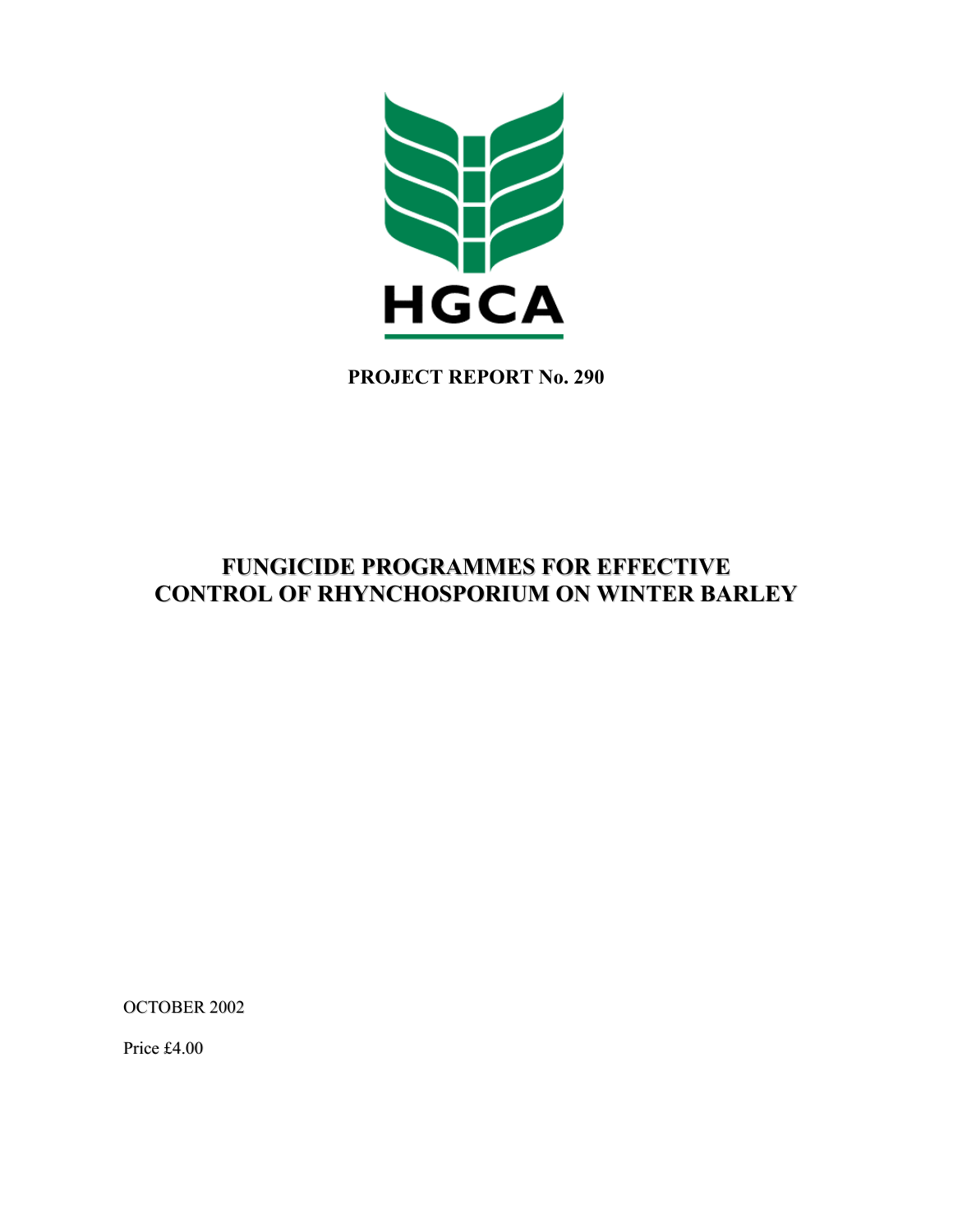# **PROJECT REPORT No. 290**

# **FUNGICIDE PROGRAMMES FOR EFFECTIVE CONTROL OF RHYNCHOSPORIUM ON WINTER BARLEY**

by

L R COOKE<sup>1</sup> and T LOCKE<sup>2</sup>

<sup>1</sup>Department of Applied Plant Science, Queen's University Belfast, Agriculture & Food Science Centre, Newforge Lane, Belfast, Northern Ireland, BT9 5PX

<sup>2</sup>ADAS Rosemaund, Preston Wynne, Herefordshire, HR1 3PG

This is the final report of a 48-month project that started in April 1998. This work was funded by a grant of £100,715 from HGCA (project 1181).

The Home-Grown Cereals Authority (HGCA) has provided funding for this project but has not conducted the research or written this report. While the authors have worked on the best information available to them, neither HGCA nor the authors shall in any event be liable for any loss, damage or injury howsoever suffered directly or indirectly in relation to the report or the research on which it is based.

Reference herein to trade names and proprietary products without stating that they are protected does not imply that they may be regarded as unprotected and thus free for general use. No endorsement of named products is intended nor is any criticism implied of other alternative, but unnamed products.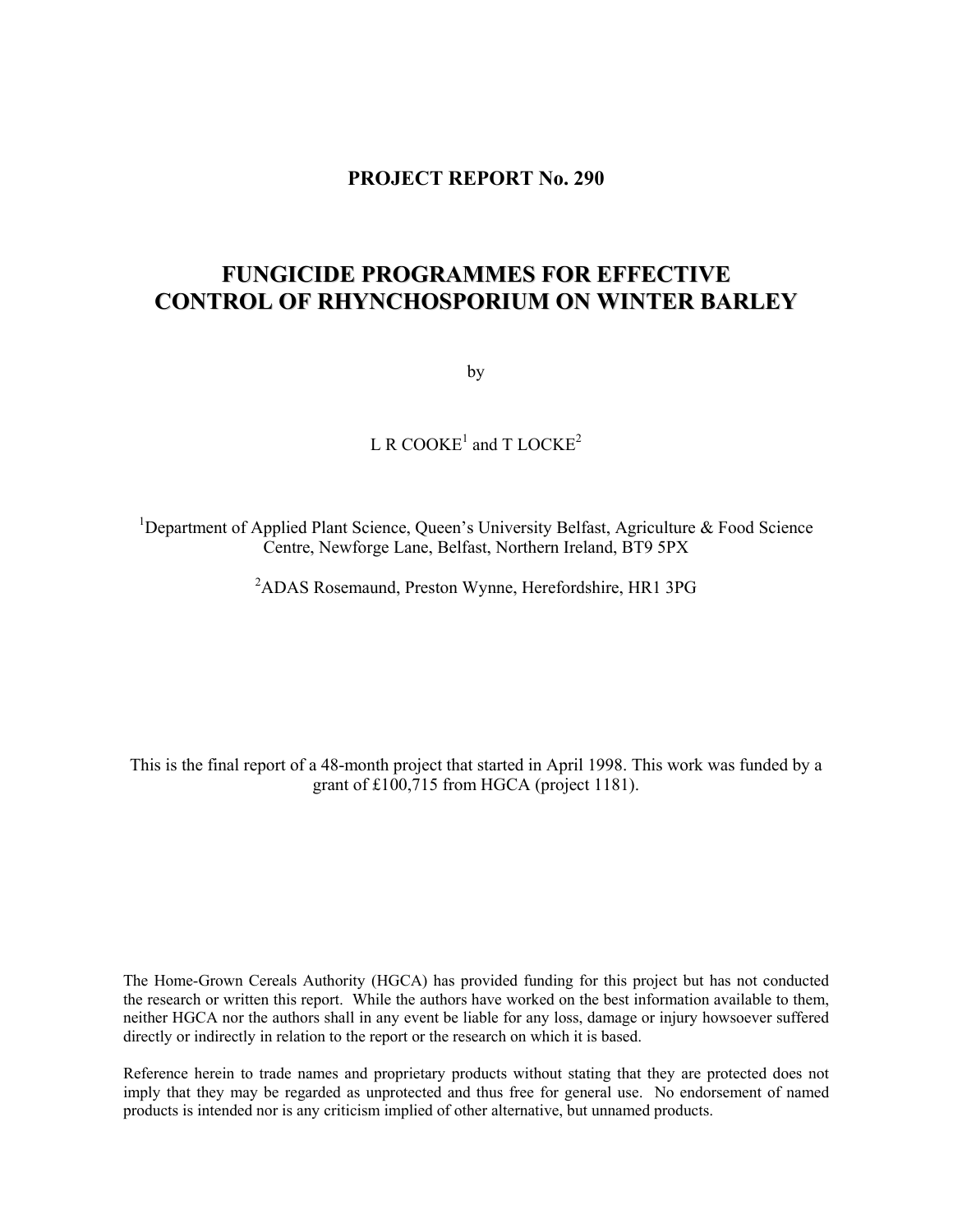# **CONTENTS**

| Effect of fungicide treatments on disease development and green leaf area13 |  |
|-----------------------------------------------------------------------------|--|
|                                                                             |  |
|                                                                             |  |
|                                                                             |  |
|                                                                             |  |
|                                                                             |  |
|                                                                             |  |
|                                                                             |  |
|                                                                             |  |
|                                                                             |  |
|                                                                             |  |
|                                                                             |  |
|                                                                             |  |
|                                                                             |  |
|                                                                             |  |
|                                                                             |  |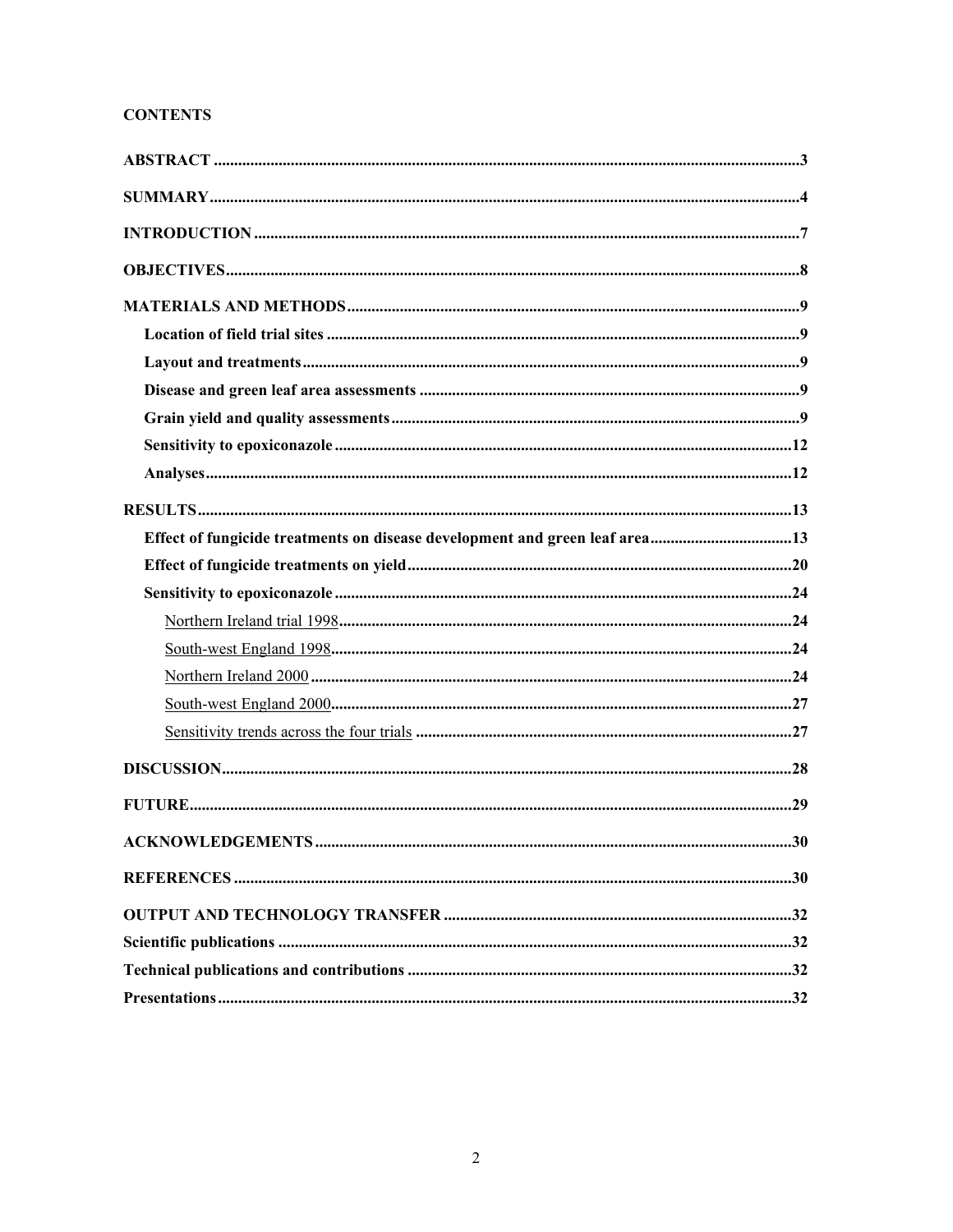# **ABSTRACT**

The control of Rhynchosporium (leaf blotch), currently the most economically-important disease of barley, is heavily dependent on fungicides. The DMI fungicides were the key element of control programmes, but the effectiveness of older DMIs has been impaired by selection of resistant strains. During the 1990s, MBCresistant strains of *Rhynchosporium secalis* developed and these are now too widespread for MBCs to be suitable partners for DMIs in anti-resistance strategies.

To prolong the effective life of the newer, more active DMIs, two-spray fungicide programmes were evaluated for their effectiveness in combining good control of Rhynchosporium with prevention of the buildup of DMI-resistant pathogen strains. Programmes were based on the DMI epoxiconazole ('Opus') alone or in combination or alternation with three partner fungicides with different modes of action, fenpropimorph ('Corbel', a morpholine), cyprodinil ('Unix', an anilinopyrimidine), azoxystrobin (a strobilurin, 'Amistar').

In a series of field trials in Northern Ireland and South-west England over the three years 1998-2000 performance of programmes was assessed in terms of disease control, prolongation of green leaf area and yield and effects on DMI sensitivity were monitored by testing isolates of the pathogen collected before and after fungicide application.

Across the six trials, all fungicide treatments reduced disease significantly compared with the untreated control. Epoxiconazole used alone gave the poorest disease control and lowest green leaf area, but did increase yield. The three partner fungicides all improved disease control and yield. Programmes based on two applications of half-rate epoxiconazole with half-rate azoxystrobin or cyprodinil performed best overall, cyprodinil being marginally more effective in terms of disease control, while azoxystrobin combinations achieved the best yields.

In the majority of trials, DMI sensitivity of *R. secalis* isolates was lower after fungicide treatment than before and the least sensitive isolates came from the plots treated with two half-rate applications of epoxiconazole alone. There was no consistent difference in effects on epoxiconazole sensitivity between the three partner fungicides, but all tended to reduce selection for resistance compared with two half-rate applications of epoxiconazole alone.

It is concluded that selection for DMI resistance is continuing to occur in *R. secalis*, but that use of a partner fungicide helps to slow down the process, while not preventing it. With the range of pathogen sensitivities found in the present study, a DMI such as epoxiconazole is a useful component of a control programme for *R. secalis*, but must be supplemented by a partner fungicide. Fungicides with different modes of action from the DMIs from the strobilurin (QoI) and anilinopyrimidine group are the most effective partners in terms of disease control and yield.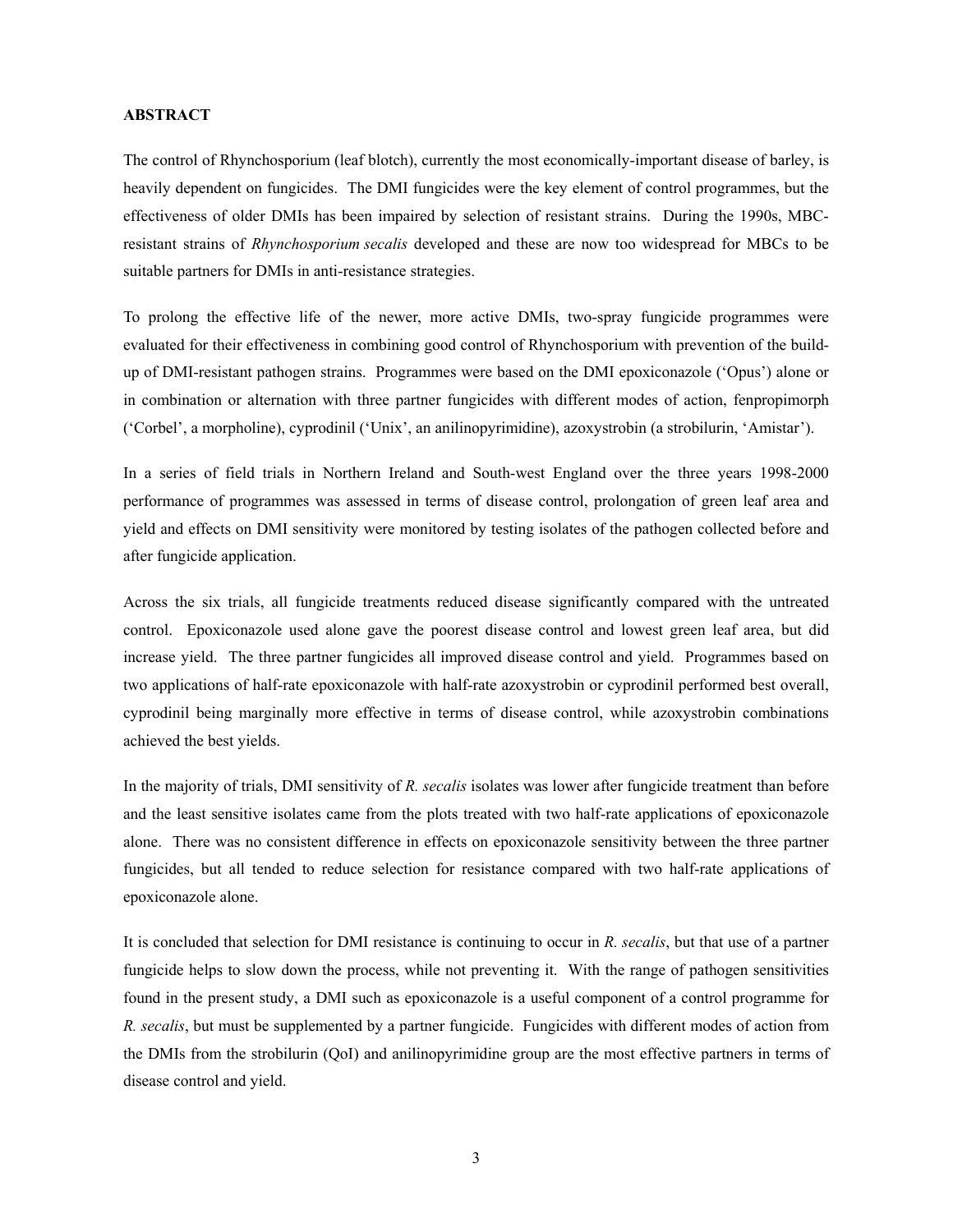### **SUMMARY**

Control of Rhynchosporium on barley has relied on the use of DMI (**D**e**M**ethylation **I**nhibitor) fungicides since their introduction in the 1970s. Varietal resistance can complement the use of fungicides, but is insufficient on its own, since although some barley varieties are resistant to specific Rhynchosporium races, none currently grown in the UK is resistant to all races. The sensitivity of many plant pathogens to DMI fungicides tends to reduce over time as more resistant strains are selected and this process gradually impairs the effectiveness of DMIs in controlling them. In the case of *Rhynchosporium secalis*, previous HGCAfunded projects demonstrated that this occurred during the 1980s and early 1990s, leading to older DMIs becoming virtually ineffective. Newer DMIs such as epoxiconazole are inherently more active against the pathogen, but it seemed likely that in time their performance too would be impaired.

Anti-resistance strategies are designed to slow down the selection of resistant pathogen strains so that disease control is sustained and the costs of lost production and use of replacement products are not sustained. The corner-stone of such strategies is the use of programmes based on fungicides differing in their modes of action or mechanisms of resistance. In the case of Rhynchosporium, until the 1990s, the most appropriate partners were fungicides from the morpholine or MBC groups. MBCs had good activity against *R. secalis*, while morpholines, although not particularly active against this pathogen when used alone, had proved to have a synergistic effect when used in combinations with DMIs. During the early 1990s, MBC-resistant strains of *R. secalis* were detected for the first time and rapidly became widespread, particularly in the wetter northern and western parts of the UK such as Northern Ireland. Such strains are now too common for MBCs to be suitable partners for DMIs in anti-resistance strategies.

The introduction in the mid-1990s of the strobilurins and anilinopyrimidines provided fungicides with novel modes of action and activity against *R. secalis*, which could be used as components of anti-resistance programmes. Such programmes would potentially not only provide sustainable disease control and help to reduce selection for resistance to the DMIs, but also reduce the risk of development of resistance to the newer types of fungicide.

The objective of this project was to determine the most effective programmes to combine good control of Rhynchosporium with prevention of the build-up of DMI-resistant pathogen strains in order to prolong the usefulness of the newer, more active DMI fungicides. Two-spray fungicide programmes were devised based the DMI epoxiconazole ('Opus') alone or in combination or alternation with three partner fungicides with different modes of action:

- fenpropimorph ('Corbel') a morpholine
- cyprodinil ('Unix') an anilinopyrimidine
- azoxystrobin ('Amistar') a strobilurin.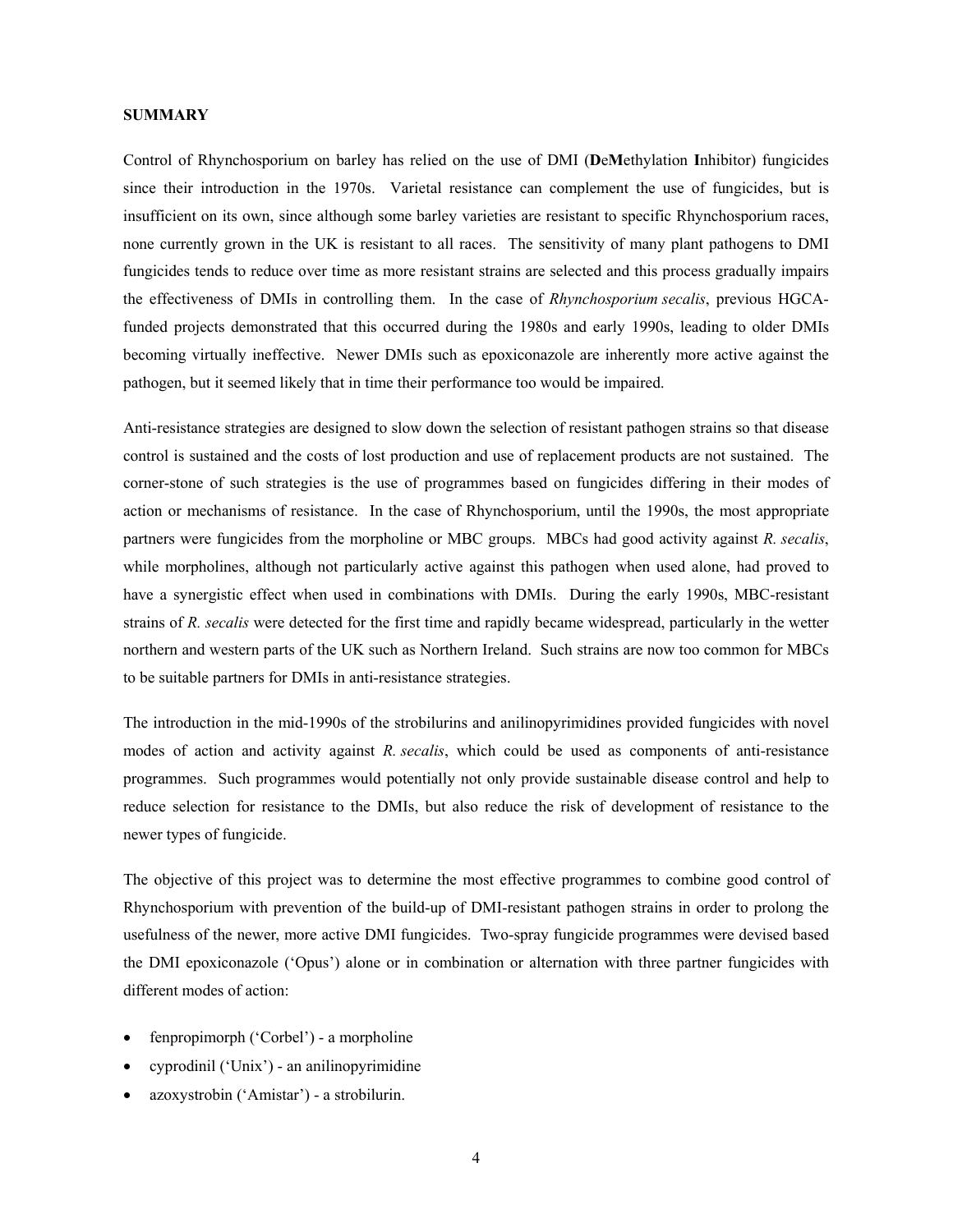These fungicides were selected at the start of the project on the basis of their availability as single active ingredient products and activity against *R. secalis*. Programmes based on them were evaluated in a series of six field trials in Northern Ireland and South-west England over the three years 1998-2000. The same set of 12 treatments was used for all trials to allow analysis of overall results across years and sites. At both T1 and T2, fungicides were either applied singly or in combination. Where they were applied in combination the rate was half that recommended by the manufacturer. The trials were designed so that the total amount of epoxiconazole per set of treatments was always 125 g.

Performance was assessed in terms of disease control, prolongation of green leaf area and, in the Northern Ireland trials, yield. Effects on DMI sensitivity were monitored by collecting samples of infected leaves from plots before and after treatment, isolating the pathogen and testing its sensitivity to epoxiconazole *in vitro* using ELISA-plate or poisoned agar plate assays.

In the overall analysis across the six trials, all fungicide treatments reduced disease significantly compared with the untreated control. Epoxiconazole used alone (as a single full-rate application at T1 or as two halfrate applications at T1 and T2) gave the poorest disease control and lowest green leaf area and in some trials these were not significantly different from the untreated control. However, epoxiconazole alone did increase yield. The three partner fungicides all improved disease control and yield. There was no difference between programmes where full-rate epoxiconazole at T1 was followed by full-rate partner at T2 and those where half-rate epoxiconazole + half-rate partner were applied at both T1 and T2. Programmes where full-rate epoxiconazole at T1 was followed by half-rate epoxiconazole + half-rate partner at T2 were less effective, showing the effect of the amount of partner fungicide applied. The programmes based on two applications of half-rate epoxiconazole with half-rate azoxystrobin or cyprodinil performed best overall, cyprodinil being marginally more effective in terms of disease control, while azoxystrobin combinations achieved the best yields.

Sufficient isolates for DMI sensitivity evaluation were obtained from four trials (Northern Ireland and England trials in both 1998 and 2000). In three out of the four trials, sensitivity was lower in *R. secalis* isolates collected after fungicide treatments were applied than in those collected before treatment demonstrating that selection for reduced sensitivity can occur within a single season. Also in three out of four trials, the least sensitive isolates came from the plots which had received two half-rate applications of epoxiconazole. In contrast, there was no evidence that a single full-rate epoxiconazole application had a greater tendency to select for resistant fungicide strains than the other fungicide programmes. There was no consistent difference in effect on epoxiconazole sensitivity between the three partner fungicides, but all tended to reduce selection for resistance compared with the application of two half-rate applications of epoxiconazole alone.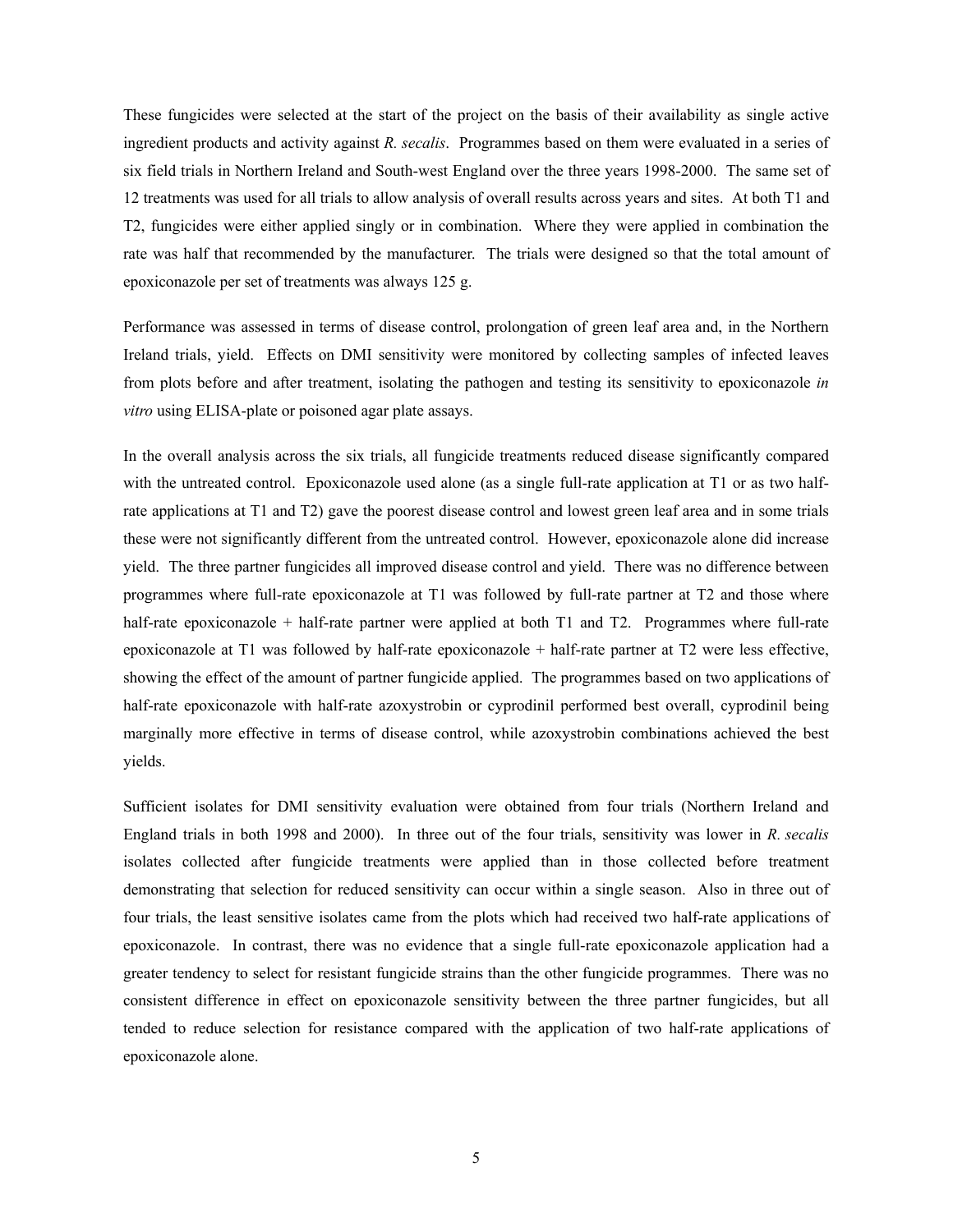It is concluded that:

- selection for DMI resistance is continuing to occur in *R. secalis.*
- with the range of pathogen sensitivities found in the present study, a DMI such as epoxiconazole is a useful component of a control programme for *R. secalis*, but must be supplemented by a partner fungicide.
- fungicides with different modes of action from the DMIs from the strobilurin (QoI) and anilinopyrimidine group are the most effective partners in terms of disease control and yield.
- use of a partner fungicide helps to reduce selection for DMI resistance, but cannot prevent it.

While DMI use continues, DMI sensitivity will continue to decline, although the effective life of these fungicides can be prolonged by avoiding their use as sole active ingredients and particularly by avoiding repeated use of half-rates of DMIs alone. In some regions, DMIs may no longer be worthwhile components of *R. secalis* control programmes, but it is imperative that sensitivity is assessed before assuming that their use is not justified, since reliance on strobilurin or anilinopyrimidine fungicides alone in itself poses potential risks of resistance.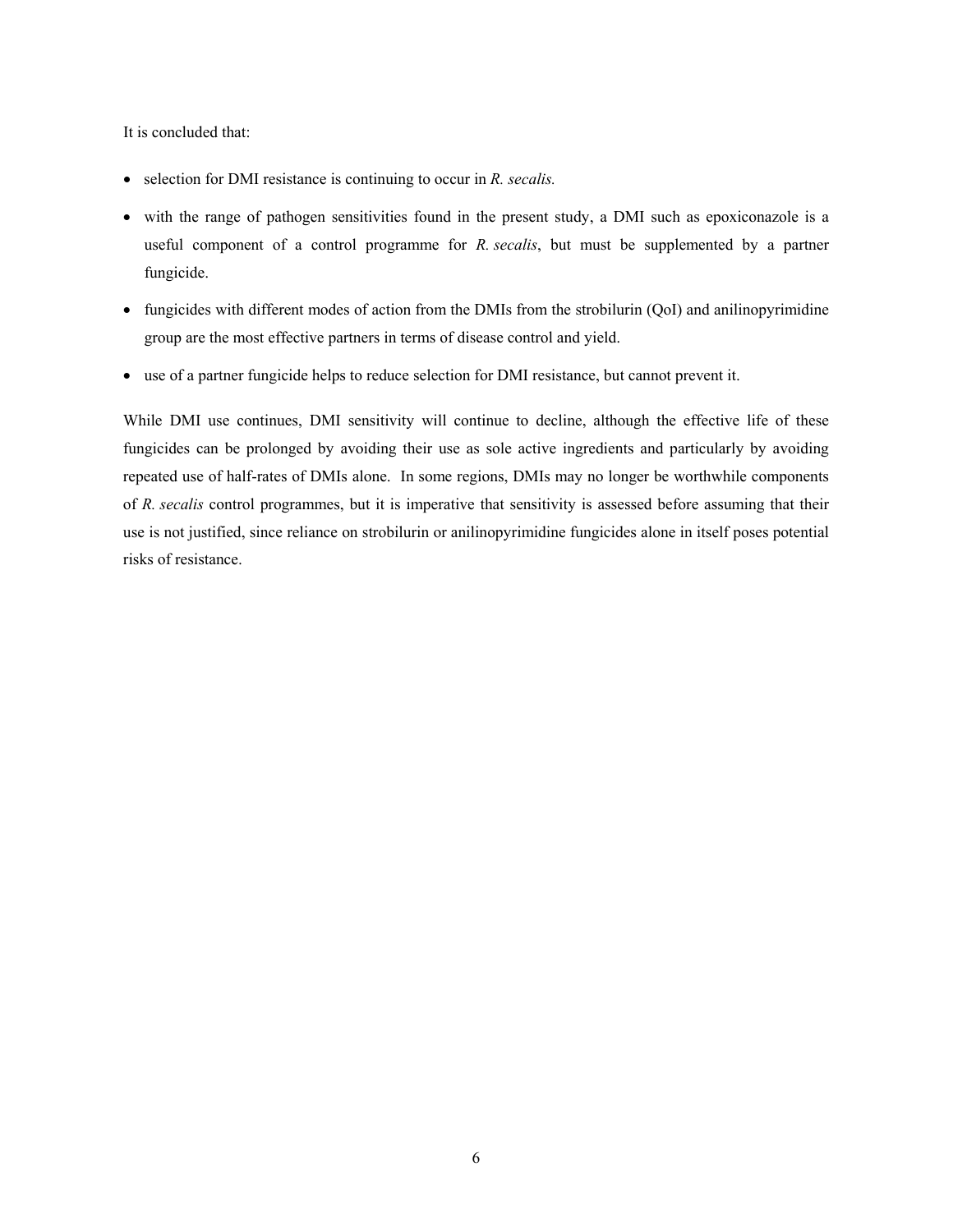# **INTRODUCTION**

Rhynchosporium disease of barley (also known as leaf blotch or scald) is an increasing problem in the UK. During the 1970s and 1980s, it was effectively controlled by fungicides from two groups, the benzimidazoles and the DMIs. Shortly after the benzimidazoles were introduced in the 1960s, highly benzimidazoleresistant strains of some fungal pathogens were selected, but for over 20 years this did not occur in *R. secalis*. In the late 1970s, the introduction of the first DMI (**D**e**M**ethylation **I**nhibitor) fungicides, often referred to as 'azoles' or 'triazoles', were a major advance in cereal disease management, providing broad spectrum control of all major fungal pathogens. Since then a very extensive range of DMIs has been developed, which differ in the spectrum of diseases controlled, the degree of systemicity and their inherent activity, the most recently-introduced being effective at much lower doses than their predecessors.

Resistance to DMI fungicides impaired their performance in controlling barley and wheat powdery mildews during the 1980s (e.g. Wolfe, 1984; Heaney *et al.*, 1986; Clark, 1992) and led to the adoption of strategies in which DMIs were used in mixtures with fungicides with different modes of action. HGCA-funded work showed that the sensitivity to DMIs of the UK *R. secalis* population had also declined in the period 1986- 1990 and that this was paralleled by reduced disease control (Kendall *et al*., 1993). For control of *R. secalis*, combinations of DMIs and benzimidazoles appeared the most effective control option and also provided an anti-resistance strategy. Unfortunately, at the beginning of the 1990s, HGCA-funded work in England and Northern Ireland detected benzimidazole resistance in *R. secalis* for the first time and it rapidly became both common and widespread (Taggart *et al*, 1998; Taggart *et al*., 1999). Thus continued reliance on either DMIs alone or DMI + carbendazim mixtures was concluded to pose risks in terms of selection for resistance and reduced control.

The use of DMI + morpholine mixtures for *R. secalis* control provided one possible alternative, because even though morpholines alone are relatively ineffective against this pathogen, they have a synergistic effect in controlling *R. secalis* when used in combination with DMIs. However, the introduction in the mid-1990s of the strobilurins and anilinopyrimidines provided fungicides with novel modes of action and activity against *R. secalis*, which could be used as components of control programmes.

At the time this project started in early 1998, the possibility that strains of pathogens resistant to these two fungicide groups would develop was recognised. In the case of the strobilurins, laboratory generation of a resistant strain of *Septoria tritici* had been demonstrated, but although ten times less sensitive to azoxystrobin than the wild-type *in vitro*, it was controlled better than the wild-type *in vivo* (Ziogas *et al.*, 1997). With the anilinopyrimidine group, highly resistant strains of *Botrytis cinerea* had already been obtained from the field in France and Switzerland (Leroux & Gredt, 1995; Forster & Staub, 1996; Hilber & Schuepp, 1996). Cross resistance was shown to occur between the three available anilinopyrimidines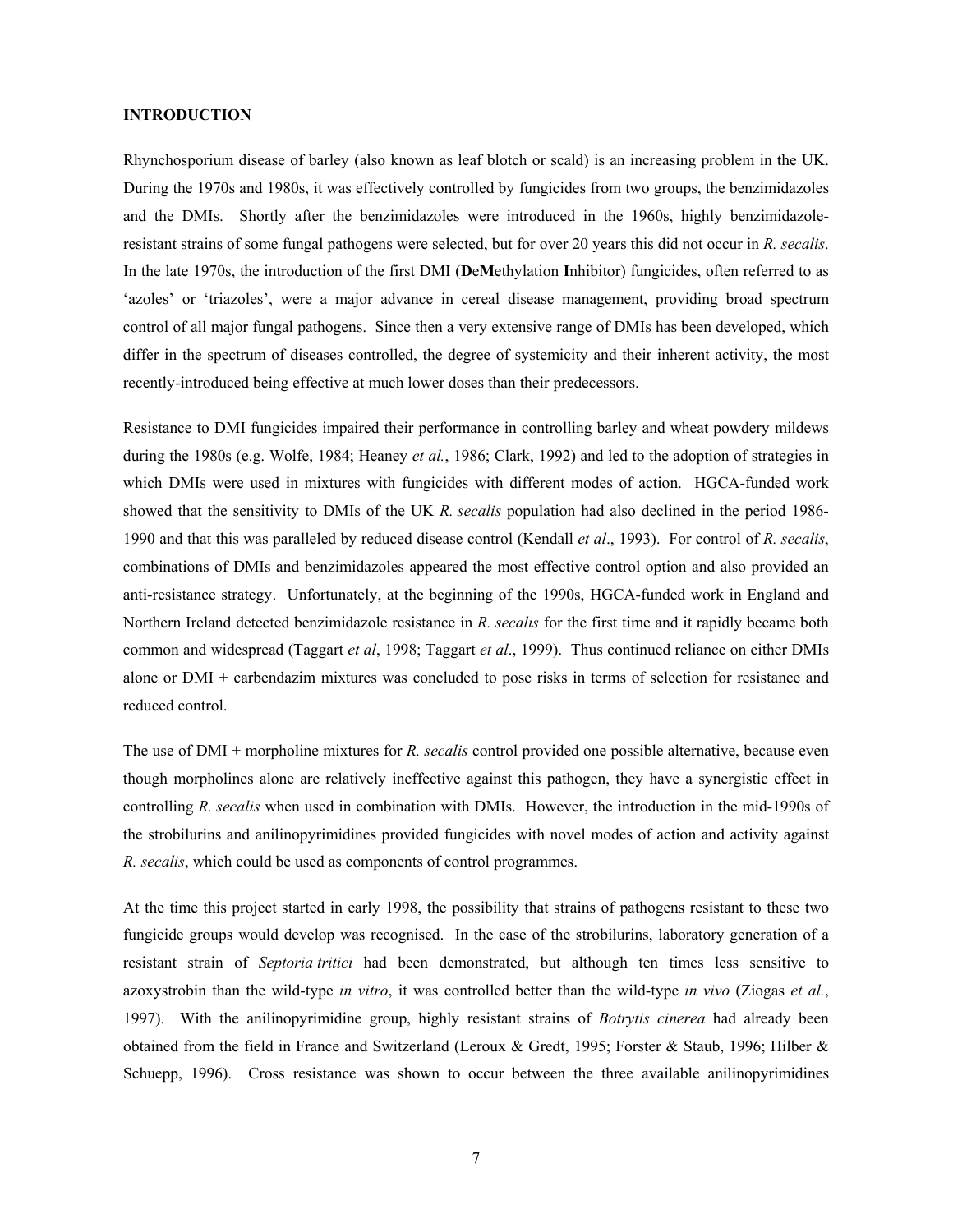(cyprodinil, mepanipyrim and pyrimethanil) and in some cases decreased sensitivity was associated with reduced disease control.

Shortly after the project began, during summer 1998, resistance to the strobilurin fungicides developed in wheat powdery mildew in northern Germany and was subsequently detected in the UK (Napier *et al.*, 2000). Since then strobilurin resistant strains have been identified in several other plant pathogens including barley powdery mildew; in almost all cases resistance has been associated with a single major gene change (Heaney *et al.* 2000; Gisi *et al.*, 2002). To date there have been no published reports of strobilurin resistance in other cereal pathogens (FRAC, 2001). With respect to the anilinopyrimidine fungicides, isolates of the cereal eyespot pathogens *Tapesia yallundae* and *T. acuformis*, with reduced sensitivity to cyprodinil have been isolated from UK trial sites monitored over several years and although the reduction in sensitivity was not clearly associated with a decline in disease control it was concluded that there is clearly a resistance risk in eyespot to cyprodinil (Babij *et al.* 2000).

This project was designed to explore the use of morpholine, strobilurin and anilinopyrimidine as mixture partners for DMIs with the dual objectives of managing resistance to DMI fungicides and achieving sustainable disease control. In addition, the use of DMIs with strobilurins and anilinopyrimidines should help to reduce the risk of *R. secalis* strains resistant to the latter fungicides.

# **OBJECTIVES**

To determine the most effective mixtures, based on combinations of new fungicides, DMIs, and morpholines to combine good control of Rhynchosporium with prevention of the build-up of resistant pathogen strains in order to prolong the usefulness of the DMI fungicides.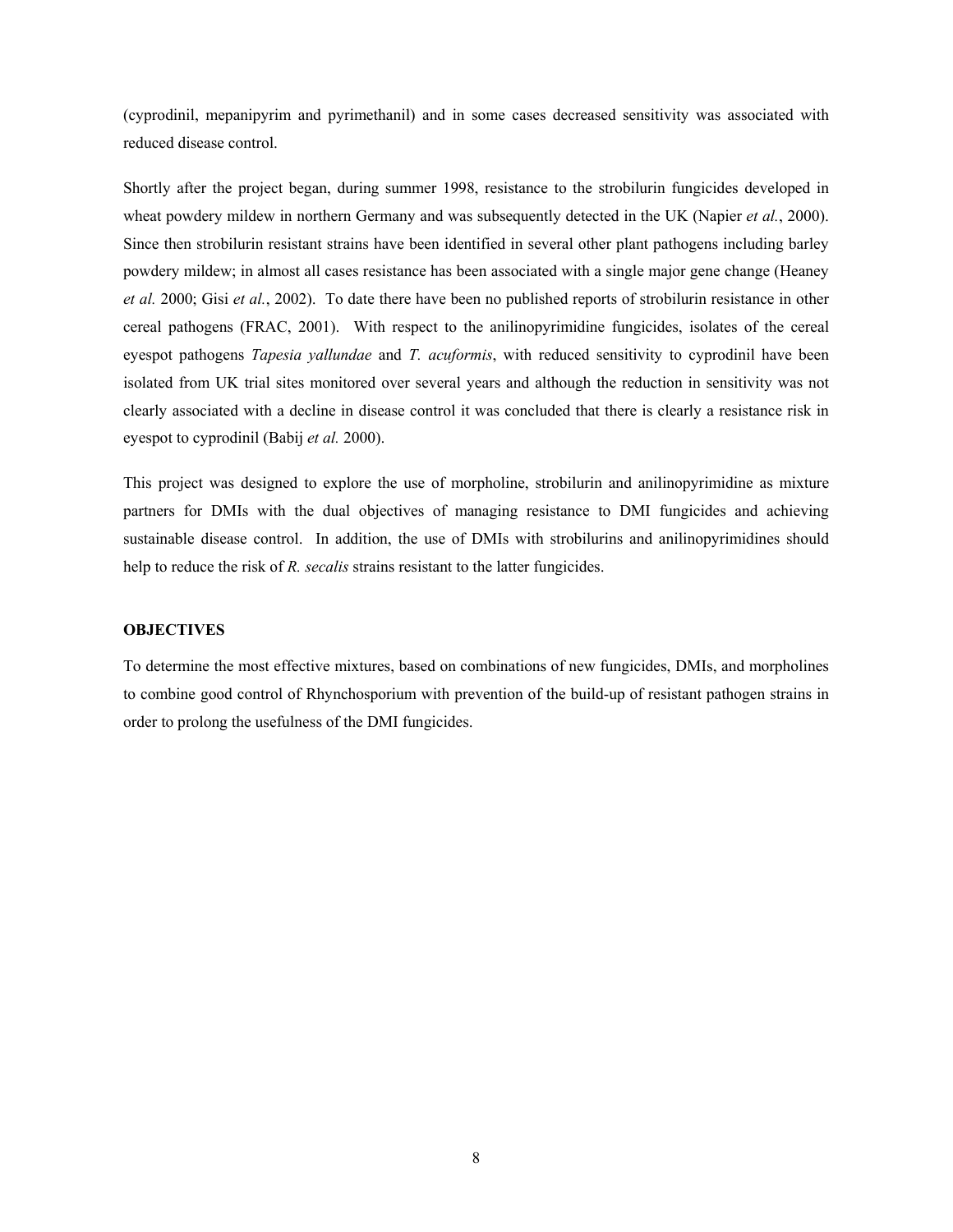## **MATERIALS AND METHODS**

# **Location of field trial sites**

Six field trials were carried out in commercially-grown crops of winter barley. In each of the years 1998- 2000, there was one trial in South-west England and one in Northern Ireland. In 1998, the trials were near West Bagborough, Somerset (cv. Epic) and Temple, Co. Down (cv. Fighter). In 1999, they were near Exeter, Devon (cv. Fighter) and Gransha, Co. Down (cv. Pastoral). In 2000, near Wembury, Devon (cv. Fighter) and Killinchy, Co. Down (cv. Pastoral).

#### **Layouts and treatments**

The trials were laid out as fully randomised blocks (3 blocks x 12 treatments). Plot sizes varied slightly according to the land available, but were generally *c*. 5 x 10 m.

Combinations of a DMI fungicide, epoxiconazole, a morpholine, fenpropimorph, a strobilurin, azoxystrobin, and an anilinopyrimidine, cyprodinil, were used. These fungicides were selected on the basis of their good activity against *R. secalis* (either alone or in combinations) and availability as formulations containing single active ingredients (Table 1). Rates of fungicides were chosen such that all treated plots received the same total amount of epoxiconazole  $(125 \text{ g})$  either as a single or a split application. A common set of 12 treatments (Table 2) was imposed at all sites. Fungicide treatments were applied twice (T1 and T2), as far as possible at growth stages (GS) 31-33 and GS 51-59 (Table 3) in *c.* 250 litres/ha using Oxford Precision Sprayers.

#### **Disease and green leaf area assessments**

Rhynchosporium was the main disease at all sites. Ten randomly sampled tillers were collected from each plot on at least two occasions from each trial (Table 4), just before or immediately after the second fungicide application (GS 50-61) and again approximately 3 weeks later (GS 63-75). The percentage area affected by leaf blotch was estimated on the top three leaves of each tiller using the key described by James (1971) and the mean of the ten samples of each leaf was recorded. Similarly, the percentage green area was estimated for 10 tillers per plot and the mean green leaf area calculated.

### **Grain yield and quality assessments**

Yield data were collected from the three Northern Ireland field trials and the 1998 trial in South-west England. A central 2 m swath was harvested from each plot and grain yield (at 15% MC) determined. In Northern Ireland, sub-samples were oven dried (80°C) and used to estimate thousand grain weight and specific weight (both at 0% MC).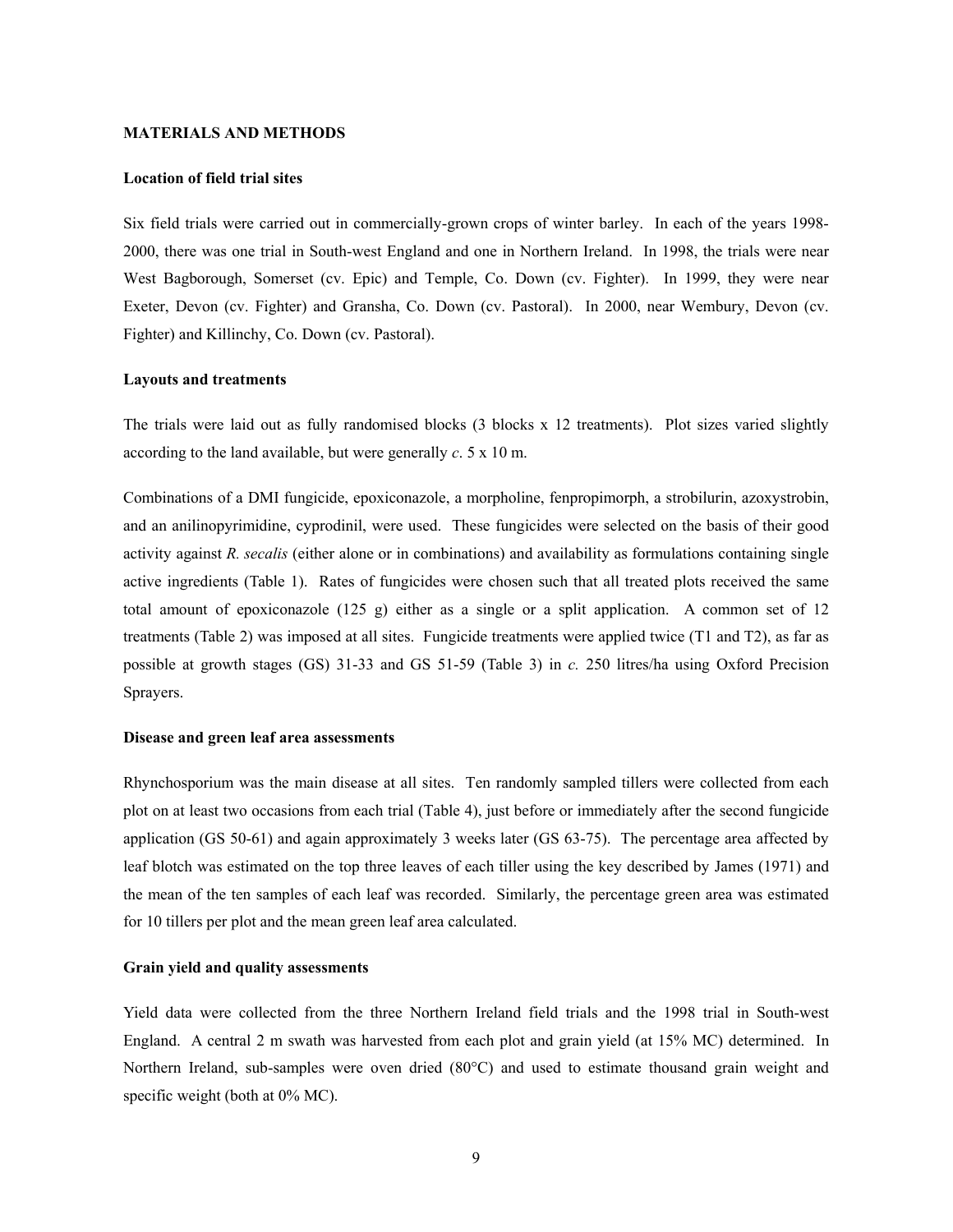| Proprietary name | Active ingredient | Rate of a.i.      | Formulation type | Manufacturer |
|------------------|-------------------|-------------------|------------------|--------------|
| 'Amistar;        | azoxystrobin      | $250$ g/l         | <b>SC</b>        | Syngenta     |
| 'Corbel'         | fenpropimorph     | $750 \text{ g}/l$ | EC               | <b>BASF</b>  |
| 'Opus'           | epoxiconazole     | $125$ g/l         | <b>SC</b>        | <b>BASF</b>  |
| 'Unix'           | cyprodinil        | $750$ g/l         | WG               | Syngenta     |

# **Table 1. Fungicide formulations used in the trials**

# **Table 2. Fungicide treatments at two timings**

| Treatment | Active ingredient (rate g/ha)               |                         |                                             |                                              |  |  |  |
|-----------|---------------------------------------------|-------------------------|---------------------------------------------|----------------------------------------------|--|--|--|
| number    | T1 treatment                                |                         |                                             | T <sub>2</sub> treatment                     |  |  |  |
|           |                                             |                         |                                             |                                              |  |  |  |
| 1         | none                                        |                         | none                                        |                                              |  |  |  |
| 2         | epoxiconazole (125)                         |                         | none                                        |                                              |  |  |  |
| 3         | epoxiconazole (62.5)                        |                         | epoxiconazole $(62.5)$                      |                                              |  |  |  |
| 4         | epoxiconazole (125)                         |                         | fenpropimorph (750)                         |                                              |  |  |  |
| 5         | epoxiconazole $(62.5)$                      | $+$ fenpropimorph (375) |                                             | epoxiconazole $(62.5)$ + fenpropimorph (375) |  |  |  |
| 6         | epoxiconazole (62.5)                        |                         |                                             | epoxiconazole $(62.5)$ + fenpropimorph (375) |  |  |  |
| 7         | epoxiconazole (125)                         |                         | azoxystrobin (250)                          |                                              |  |  |  |
| 8         | epoxiconazole $(62.5)$ + azoxystrobin (125) |                         | epoxiconazole (62.5) + azoxystrobin (125)   |                                              |  |  |  |
| 9         | epoxiconazole (62.5)                        |                         |                                             | epoxiconazole $(62.5)$ + azoxystrobin (125)  |  |  |  |
| 10        | epoxiconazole (125)                         |                         | cyprodinil (510)                            |                                              |  |  |  |
| 11        | epoxiconazole $(62.5)$ + cyprodinil $(255)$ |                         | epoxiconazole $(62.5)$ + cyprodinil $(255)$ |                                              |  |  |  |
| 12        | epoxiconazole (62.5)                        |                         | epoxiconazole $(62.5)$ + cyprodinil $(255)$ |                                              |  |  |  |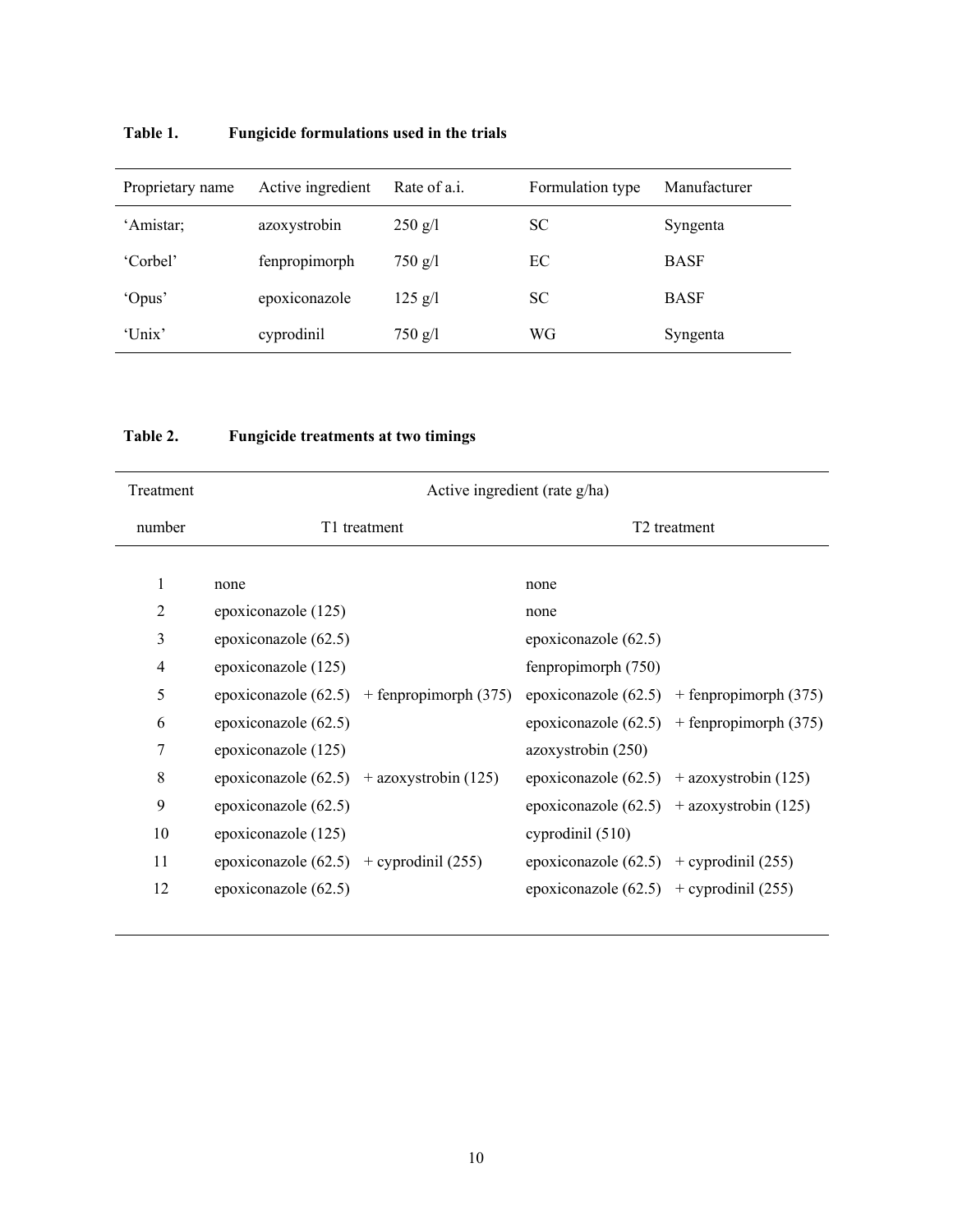| Year | Location  | Treatment 1  |          |              | Treatment 2 |  |
|------|-----------|--------------|----------|--------------|-------------|--|
|      |           | Growth stage | Date     | Growth stage | Date        |  |
|      |           |              |          |              |             |  |
| 1998 | N Ireland | GS 31        | 20 April | GS 51        | 19 May      |  |
|      | England   | GS 31/32     | 17 April | GS 53        | 13 May      |  |
| 1999 | N Ireland | GS 32        | 30 April | GS 55        | $20$ May    |  |
|      | England   | GS 32        | 19 April | GS 69/71     | 18 May      |  |
| 2000 | N Ireland | GS 32        | 28 April | GS 57        | 17 May      |  |
|      | England   | GS 33/37     | 27 April | GS 59/61     | 25 May      |  |
|      |           |              |          |              |             |  |

# **Table 3. Details of fungicide application dates**

# **Table 4. Details of timing of disease assessment**

| Year | Location  | Assessment post $2nd$ fungicide<br>application |         | Harvest date |
|------|-----------|------------------------------------------------|---------|--------------|
|      |           | Growth stage                                   | Date    |              |
|      |           |                                                |         |              |
| 1998 | N Ireland | GS 71                                          | 15 June | 15 August    |
|      | England   | GS 71                                          | 2 June  | 7 August     |
| 1999 | N Ireland | GS 63                                          | 8 June  | 28 July      |
|      | England   | GS 75                                          | 7 June  | 26 July      |
| 2000 | N Ireland | GS 69                                          | 6 June  | 29 August    |
|      | England   | GS 75                                          | 13 June | August       |
|      |           |                                                |         |              |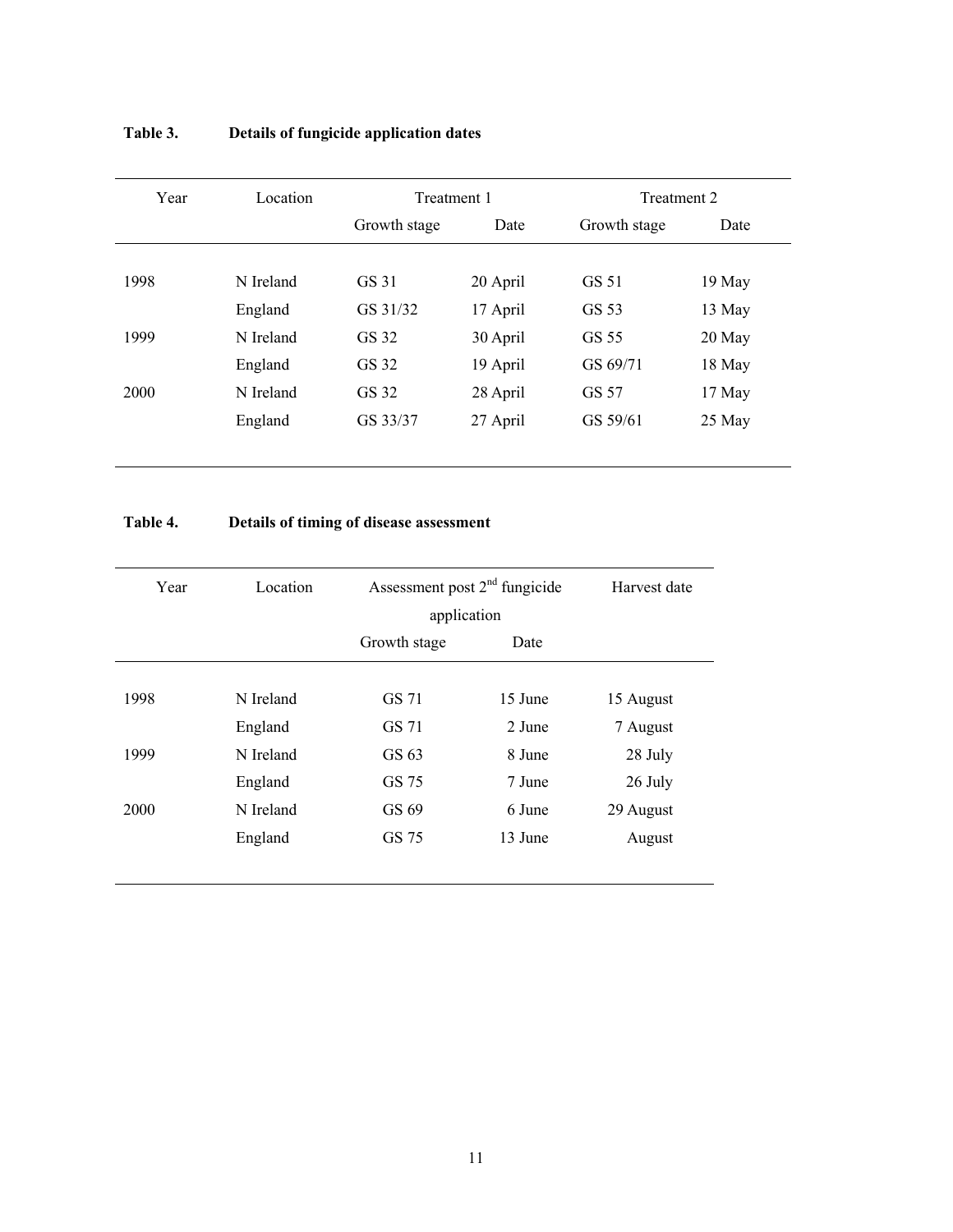### **Sensitivity to epoxiconazole**

Before fungicide treatments were applied, leaves with lesions of *R. secalis* were collected randomly from throughout the trial area to allow the initial sensitivity of the *R. secalis* population at each site to be determined. Approx. 20-30 days after the second fungicide application, 50-100 lesion-bearing leaves were collected from each plot. The leaves were air-dried at room temperature in paper bags and stored either at room temperature or frozen. These were used to establish up to 10 isolates of *R. secalis* from each plot.

*R. secalis* was isolated from lesions on surface-sterilised leaf sections placed on antibiotic yeast malt agar (YMA; yeast extract 10 g, malt extract 10 g, Oxoid Agar No.3 6 g, chloramphenicol 100 mg, streptomycin sulphate 200 mg, iprodione 10 mg, distilled water 1 litre) in Petri dishes and incubated under white light at 18°C. Leaf sections were examined periodically after from 3 to 21 days' incubation. *R. secalis* conidia or mycelia were picked from the leaf surfaces using a sterile needle and transferred to antibiotic Czapek Dox agar plates with mycological peptone (CDA; Czapek Dox agar 46 g, mycological peptone 5 g, chloramphenicol 100 mg, streptomycin sulphate 200 mg, distilled water 1 litre).

To provide the inoculum for the sensitivity assay, spores from CDA plates of each isolate were transferred into 10 ml of glucose/yeast broth (yeast extract 2 g, glucose, 10 g, chloramphenicol 100 mg, distilled water 1 litre) and incubated overnight at 4°C. ELISA plates containing a series of concentrations of epoxiconazole were prepared by pipetting aliquots  $(10 \mu l)$  of solutions of technical grade epoxiconazole in methanol into the wells and allowing the solvent to evaporate. Inoculum (100 µl) was added to each well, giving final epoxiconazole concentrations of 0, 0.041, 0.123, 0.37, 1.11, 3.33, 10 and 30 mg a.i./litre. Each isolate was tested in duplicate wells for each epoxiconazole concentration. ELISA plates were sealed and incubated for 14 d at 16°C in darkness and then growth assessed by measuring the absorbance at 450 nm in an ELISA plate reader. Sensitivity to epoxiconazole was expressed in terms of the minimum inhibitory concentration (MIC), the lowest epoxiconazole concentration which inhibited growth of *R. secalis* or as ED<sub>50</sub> values calculated from the dose response.

In 2000, in England, an alternative sensitivity assay was used in which, isolates were tested on agar plates containing a series of concentrations of epoxiconazole (0, 0.041, 0.123, 0.37, 1.11, 3.33, 10 and 30 mg a.i./litre), using three replicate plates per isolate per concentration. After incubation for 10 d at 18°C, growth was assessed and MIC values estimated.

### **Analyses**

Data from disease and yield assessments were subjected to analyses of variance.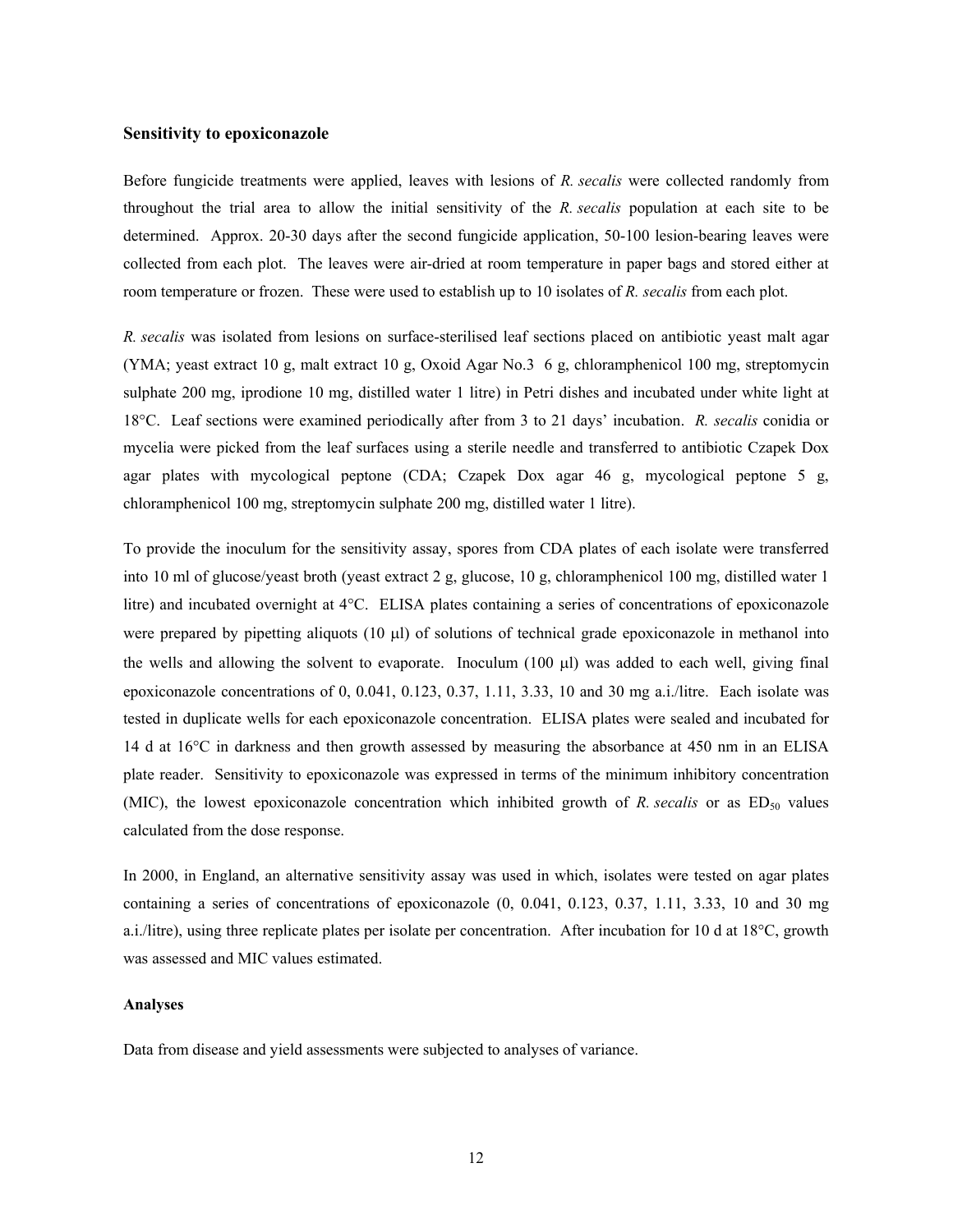# **RESULTS**

### **Effect of fungicide treatments on disease development and green leaf area**

The disease assessments made approx. 3 weeks after the second fungicide application (in early June) between GS 63 and GS 75, depending on the season (Table 4) proved most appropriate for discriminating between treatments. The results of these assessments are shown in Tables 5 and 6 and depicted in Figures 1 and 2. The amounts of infection varied greatly between seasons and sites, being low in Northern Ireland in 1999 and particularly in 2000. The untreated control did not invariably have the highest levels of *R. secalis* infection on leaves 1 and 2; in some assessments more infection occurred on the epoxiconazole alone treatments (either Tr. 2 full-rate epoxiconazole at T1 only or Tr. 3 half-rate epoxiconazole at T1 and T2).

In order to evaluate which programmes were the most effective overall, all six trials over the three years were analysed together, the trial series with its common treatments having been designed to permit this. The overall analysis revealed a very highly significant (*P*<0.001) effect of treatment on Rhynchosporium infection (Fig.3). All of the treatment combinations gave a significant reduction in disease compared with the untreated control. The treatments containing epoxiconazole alone (Tr. 2, Tr. 3) and the epoxiconazole/epoxiconazole + fenpropimorph treatment (Tr. 6) were the least effective.

The extent of disease development in the other treatments was related to the amount of the partner fungicide applied, but not to the timing of application of the components; there was no difference in effectiveness between applying half-rate epoxiconazole + half-rate partner at both T1 and T2 compared with applying fullrate epoxiconazole at T1 followed by full-rate partner fungicide at T2. In every case, greater disease development occurred when half-rate epoxiconazole was applied at T1 followed by half-rate epoxiconazole + half-rate partner at T2.

There was no significant difference in terms of Rhynchosporium development between plots treated with the combinations of the three partner fungicides except where the partner was applied only at half-rate with epoxiconazole at T2, when fenpropimorph was less effective than cyprodinil and azoxystrobin.

The green leaf area assessments for leaf 2 (leaf 3 for the 1998 Northern Ireland trial) are shown in Table 7. Analysis of all six trials over the three years revealed a very highly significant (*P*<0.001) effect of treatment and a broadly similar pattern to the disease assessments in terms of performance (Fig. 4). The epoxiconazole alone treatments had the lowest green leaf areas apart from the untreated control from which they did not differ significantly  $(P<0.05)$ . Tr. 8 (half-rate azoxystrobin + epoxiconazole at T1 and T2) and the epoxiconazole and cyprodinil combinations (Tr. 10 and Tr. 11) achieved the largest green leaf areas.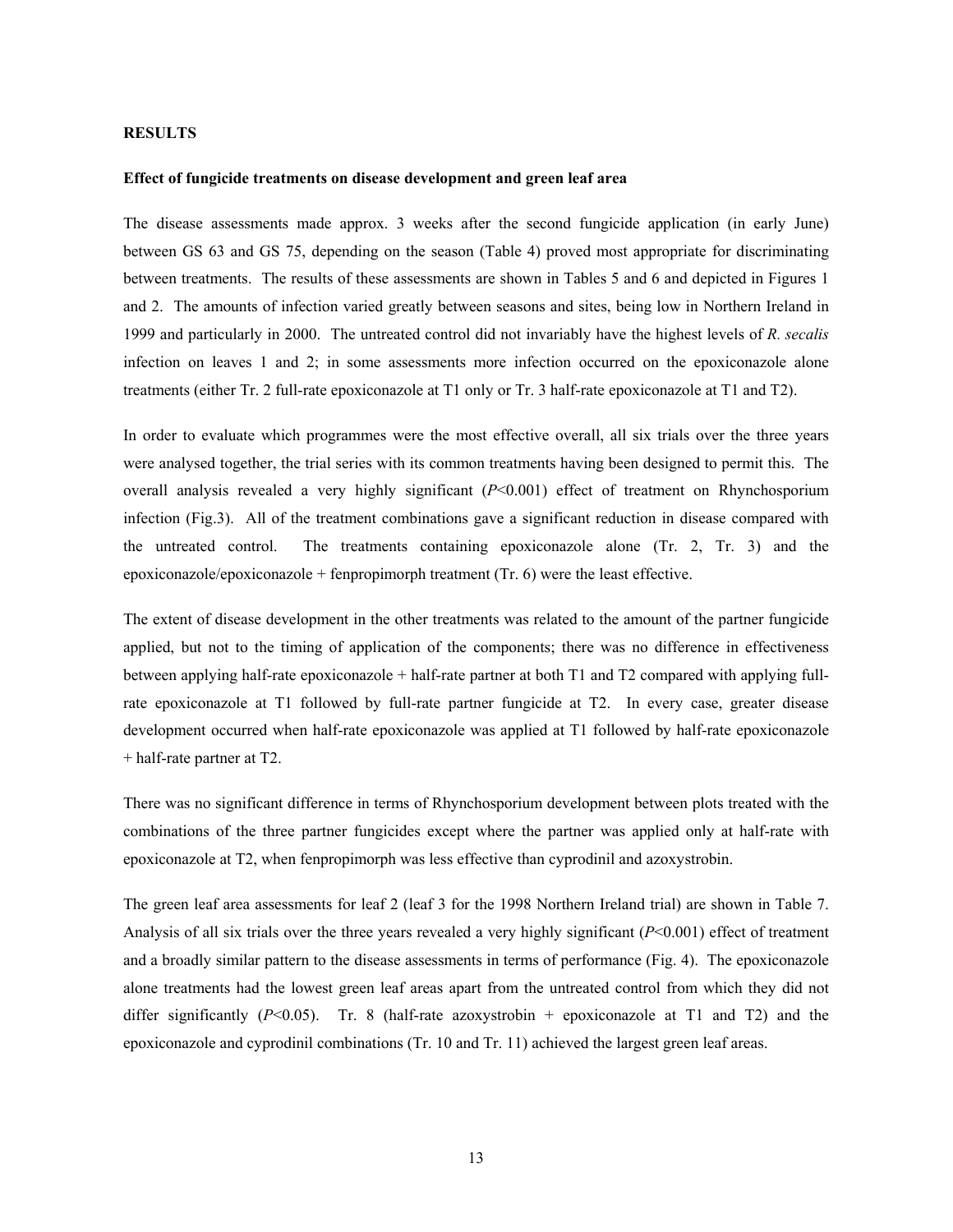| Tr.            | Treatment         | Rhynchosporium secalis infection (%) |              |        |              |        |                   |
|----------------|-------------------|--------------------------------------|--------------|--------|--------------|--------|-------------------|
| no.            |                   |                                      | 1998 (GS 71) |        | 1999 (GS 63) |        | 2000 (GS 69)      |
|                |                   | Leaf 1                               | Leaf 2       | Leaf 1 | Leaf 2       | Leaf 1 | Leaf <sub>2</sub> |
| 1              | Untreated         | 9.7                                  | 34.1         | 5.5    | 9.2          | 0.1    | 2.1               |
| $\overline{2}$ | E/none            | 3.9                                  | 24.1         | 1.8    | 2.7          | 0.0    | 0.8               |
| 3              | E/E               | 2.5                                  | 22.1         | 5.6    | 10.7         | 0.3    | 1.2               |
| $\overline{4}$ | E/F               | 0.9                                  | 11.8         | 1.9    | 3.8          | 0.0    | 1.1               |
| 5              | $E+F/E+F$         | 0.6                                  | 9.5          | 1.3    | 2.8          | 0.0    | 2.1               |
| 6              | $E/E+F$           | 0.9                                  | 30.1         | 0.2    | 0.8          | 0.0    | 1.7               |
| $\overline{7}$ | E/A               | 1.2                                  | 15.9         | 1.0    | 1.5          | 0.0    | 0.0               |
| 8              | $E+A/E+A$         | 1.2                                  | 12.2         | 0.2    | 2.3          | 0.0    | 1.0               |
| 9              | $E/E+A$           | 2.9                                  | 19.1         | 0.7    | 2.1          | 0.0    | 1.2               |
| 10             | E/C               | 0.5                                  | 9.1          | 0.6    | 0.2          | 0.0    | 1.1               |
| 11             | $E+C/E+C$         | 0.9                                  | 6.9          | 0.8    | 2.5          | 0.0    | 0.5               |
| 12             | $E/E+C$           | 1.0                                  | 8.2          | 1.5    | 3.8          | 0.0    | 1.4               |
|                |                   |                                      |              |        |              |        |                   |
|                | L.S.D. $(P<0.05)$ | 3.13                                 | n/a          | n/a    | 5.60         | n/a    | n/a               |

**Table 5. Effect of treatments on** *R. secalis* **infection on leaves 1 and 2, Northern Ireland trials** 

n/a not applicable: L.S.D. values were only calculated where the effect of treatment was significant (*P*<0.05).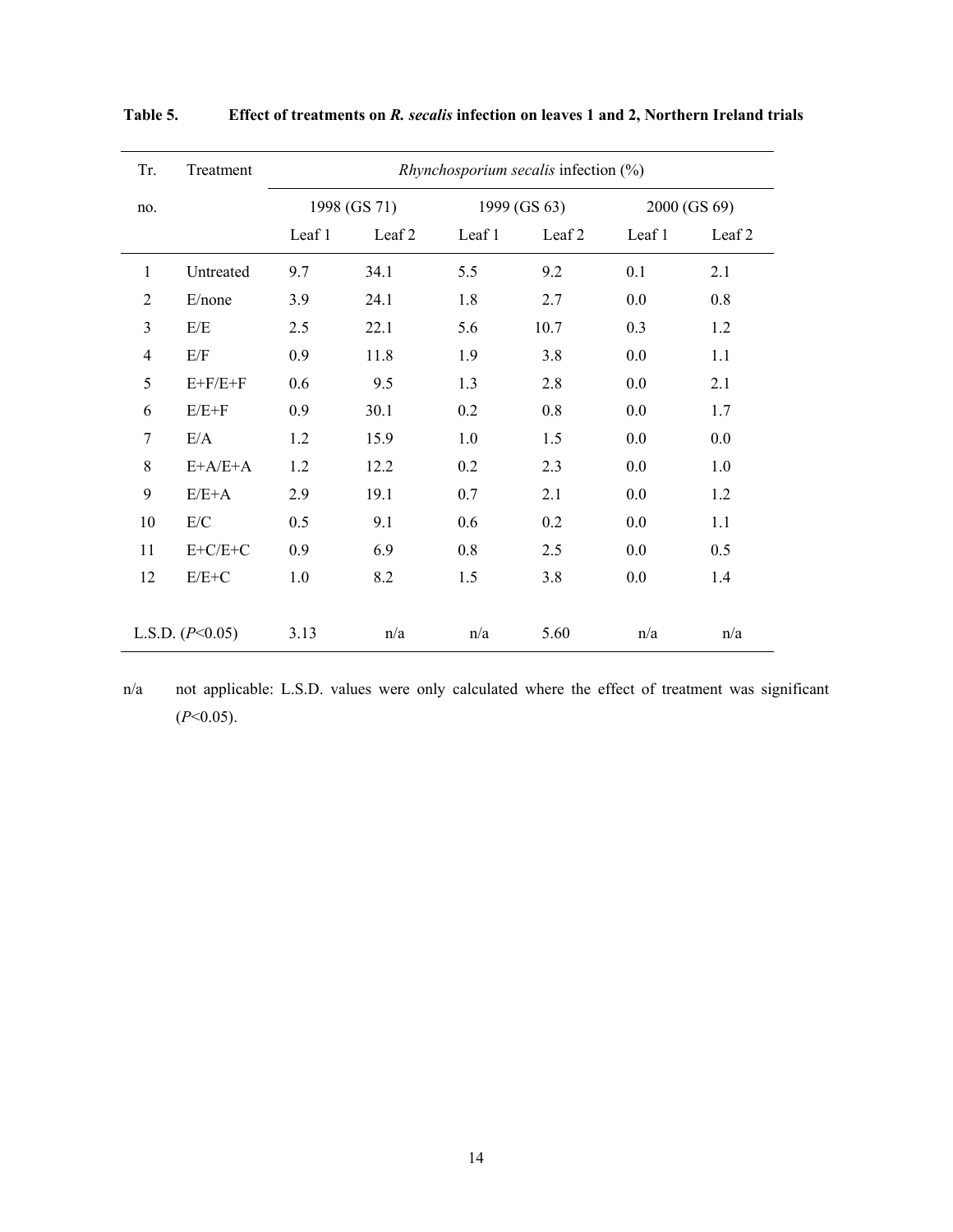| Tr. no.        | Treatment         | Rhynchosporium secalis infection (%) |                   |        |                   |        |              |
|----------------|-------------------|--------------------------------------|-------------------|--------|-------------------|--------|--------------|
|                |                   |                                      | 1998 (GS 71)      |        | 1999 (GS 75)      |        | 2000 (GS 75) |
|                |                   | Leaf 1                               | Leaf <sub>2</sub> | Leaf 1 | Leaf <sub>2</sub> | Leaf 1 | Leaf 2       |
| $\mathbf{1}$   | Untreated         | 6.7                                  | 28.3              | 8.5    | 43.0              | 7.3    | 25.8         |
| $\overline{2}$ | E/none            | 4.0                                  | 28.3              | 14.3   | 37.7              | 2.9    | 10.0         |
| 3              | E/E               | 1.0                                  | 10.0              | 8.7    | 27.0              | 6.8    | 18.5         |
| 4              | E/F               | 1.1                                  | 11.3              | 4.8    | 18.0              | 3.8    | 10.7         |
| 5              | $E+F/E+F$         | 2.1                                  | 12.7              | 5.3    | 17.2              | 2.7    | 10.0         |
| 6              | $E/E+F$           | 1.4                                  | 7.0               | 13.0   | 35.2              | 3.7    | 18.5         |
| $\overline{7}$ | E/A               | 2.0                                  | 7.0               | 4.5    | 21.8              | 2.6    | 10.8         |
| 8              | $E+A/E+A$         | 1.7                                  | 6.3               | 5.2    | 15.5              | 2.2    | 13.2         |
| 9              | $E/E+A$           | 2.0                                  | 8.0               | 4.8    | 21.2              | 2.7    | 15.8         |
| 10             | E/C               | 1.1                                  | 7.3               | 4.3    | 23.2              | 1.8    | 14.3         |
| 11             | $E+C/E+C$         | 2.1                                  | 9.7               | 4.8    | 15.0              | 2.2    | 10.2         |
| 12             | $E/E+C$           | 4.5                                  | 13.0              | 8.8    | 25.3              | 3.4    | 15.0         |
|                |                   |                                      |                   |        |                   |        |              |
|                | L.S.D. $(P<0.05)$ | n/a                                  | 11.03             | n/a    | 12.62             | 3.89   | 10.12        |

**Table 6. Effect of treatments on** *R. secalis* **infection on leaves 1 and 2, south-west England trials** 

n/a not applicable: L.S.D. values were only calculated where the effect of treatment was significant (*P*<0.05).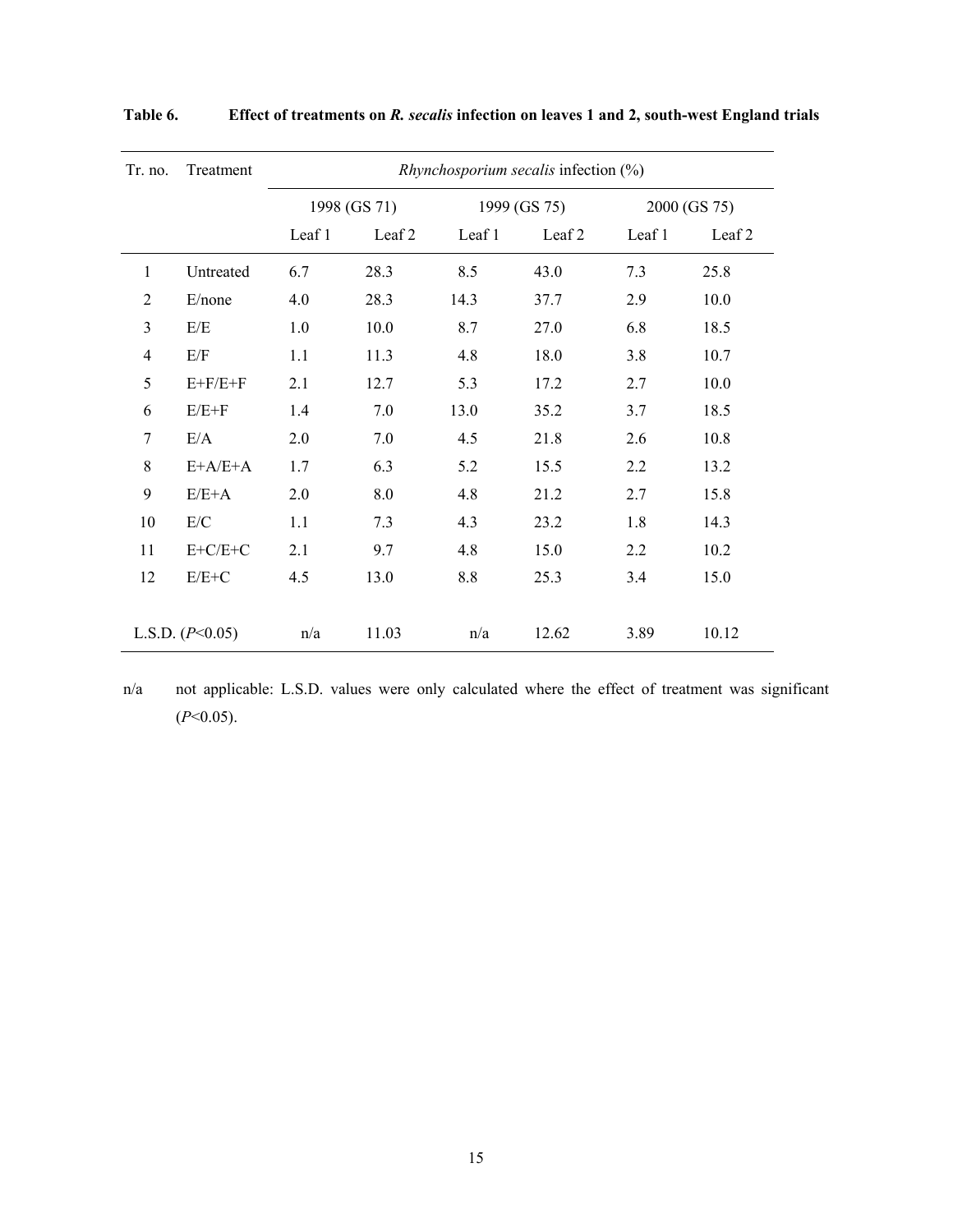10 ■1998 1999 8 ■2000 Rhychosporium (%) Rhychosporium (%) 6 4 2 0 Untreated E/none E/E E/F E+F/E+F E/E+F E/A E+A/E+A E/E+A E/C E+C/E+C E/E+C

**Fig. 1. Effect of programmes on Rhynchosporium on a) leaf 1 and b) leaf 2, Northern Ireland trials** 

**a)** 

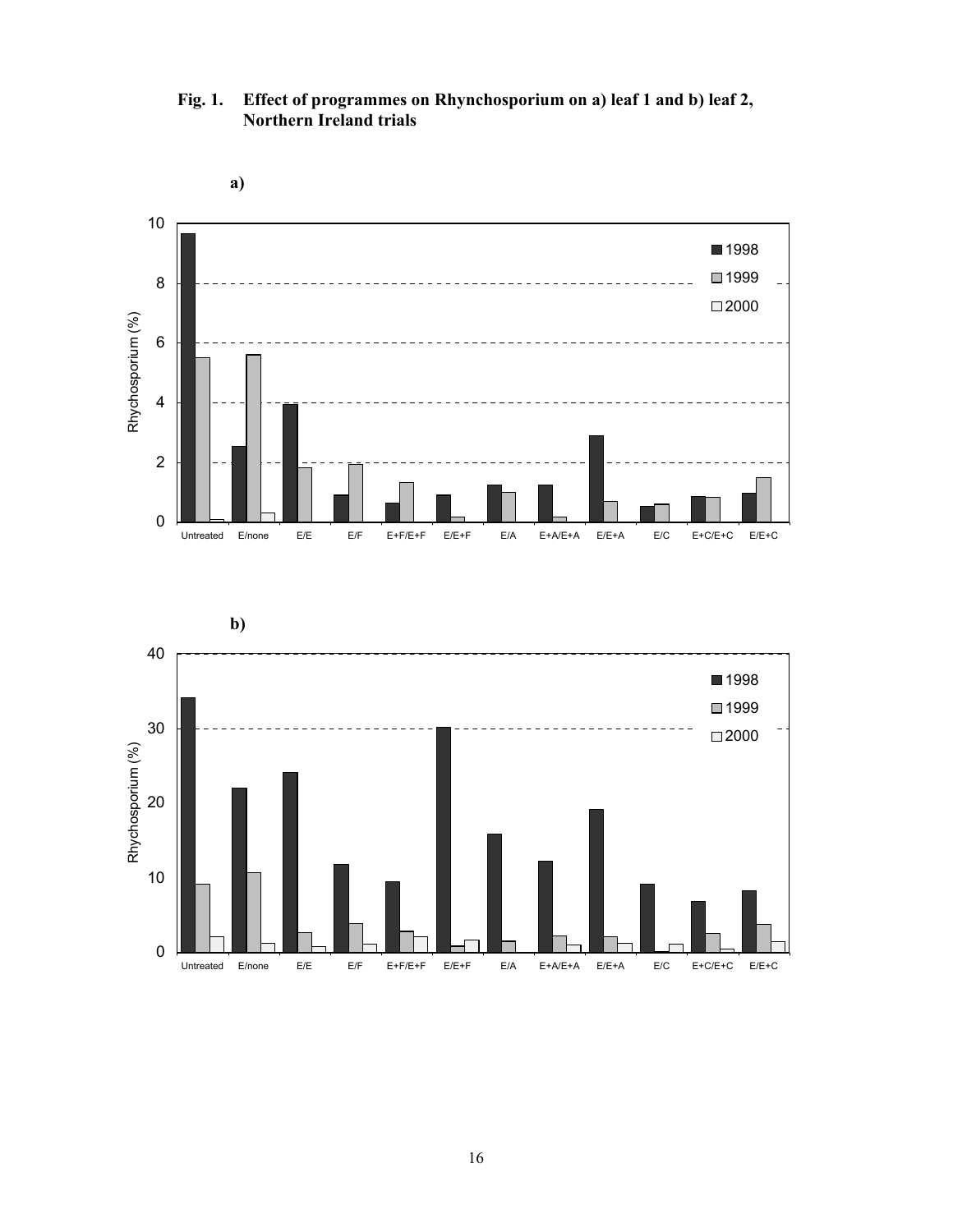**Fig. 2. Effect of programmes on Rhynchosporium on a) leaf 1 and b) leaf 2, South-west England trials** 





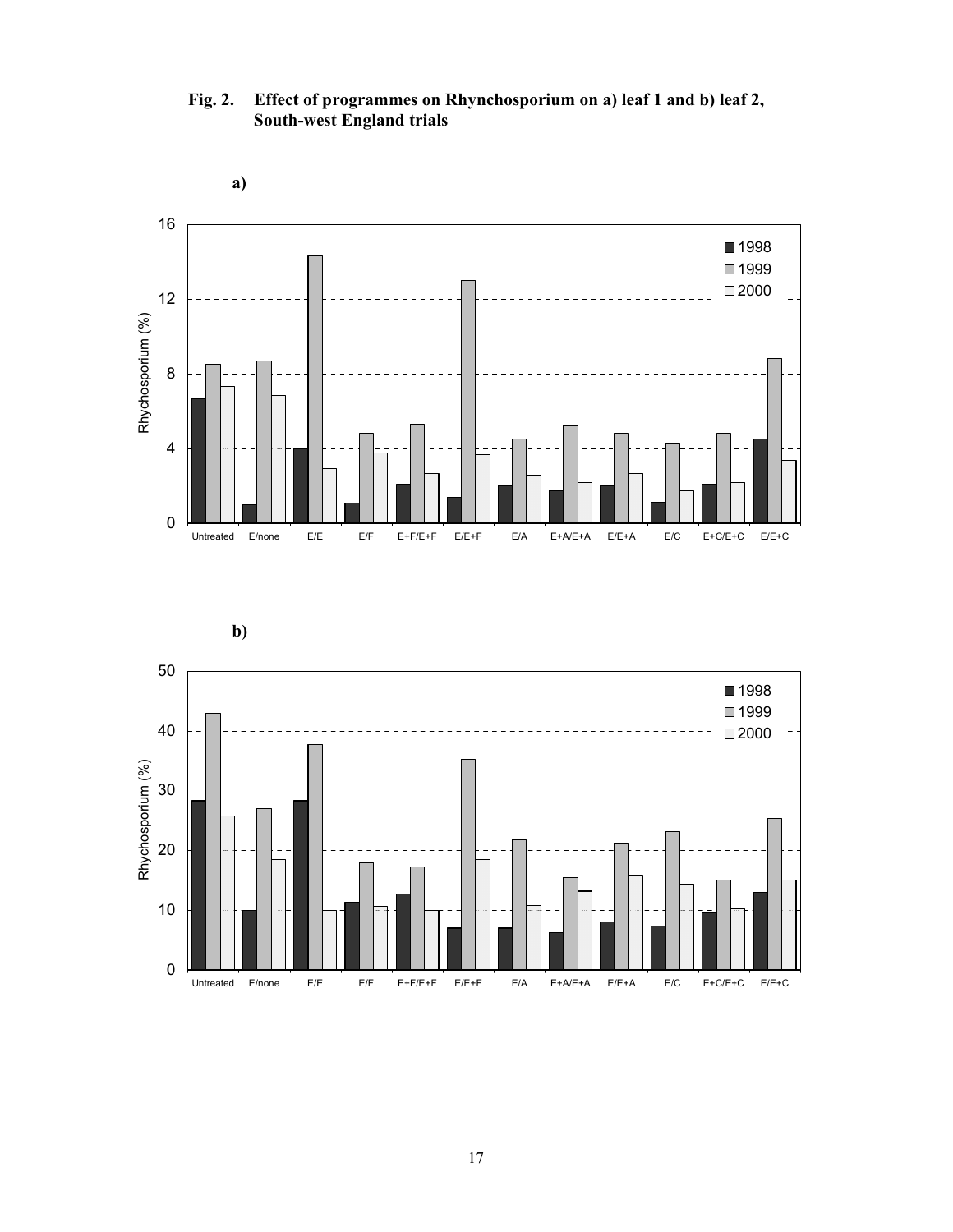

# **Fig. 3. Overall effect of fungicide programmes on Rhynchosporium on leaf 2, mean of six trials, 1998-2000**

Untreated Explication All treatments had significantly ( $P$ <0.05) less infection than the untreated control

Exter<sub>xx</sub>

 $\diamondsuit^{\mathsf K}$ 

**\***

**0**

E/none

E/E

**5**

**10**

indicates treatments significantly (*P* <0.05) less than both the untreated control and the E/none treatment

\*\* indicates treatments significantly (P<0.05) less than untreated control and both the E/none and E/E treatments

E<sup>k\*</sup>

E/A

**\*\* \*\* \* \***

E<sup>xA</sup>

**\***

 $\diamondsuit^{\mathsf{C}}$ 

ExC/ExC

**\*\***

E<sup>IExC</sup>

**\***

**Fig. 4. Overall effect of fungicide programmes on green leaf area of leaf 2, mean of six trials, 1998-2000** 



All treatments except for E/none and E/E were significantly (*P* <0.05) greater than the untreated control

indicates treatments significantly ( $P$  <0.05) greater than the untreated control and the E/none treatment

\*\* indicates treatments significantly (P<0.05) greater than the untreated control, the E/none treatment and the E/E treatment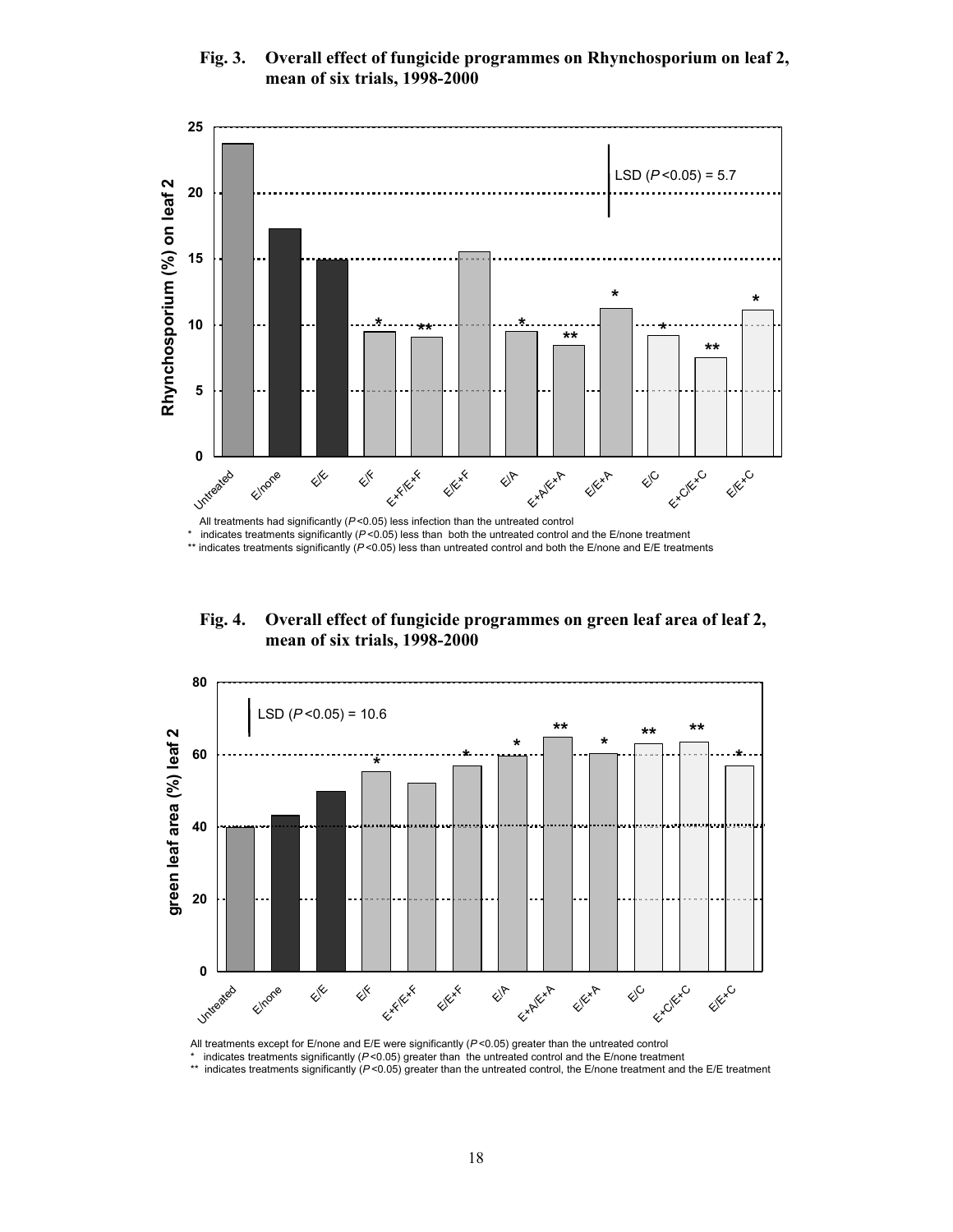|                | Tr. no. Treatment | Green leaf area (%) |                  |       |       |                    |      |
|----------------|-------------------|---------------------|------------------|-------|-------|--------------------|------|
|                |                   |                     | Northern Ireland |       |       | South-west England |      |
|                |                   | 1998 <sup>a</sup>   | 1999             | 2000  | 1998  | 1999               | 2000 |
| 1              | Untreated         | 7.2                 | 65.4             | 93.7  | 36.7  | 35.7               | 0.0  |
| $\overline{2}$ | E/none            | 10.1                | 86.1             | 97.7  | 33.3  | 24.2               | 7.5  |
| 3              | E/E               | 11.5                | 76.3             | 95.7  | 73.0  | 38.2               | 4.5  |
| 4              | E/F               | 16.8                | 91.3             | 97.2  | 66.7  | 53.3               | 6.3  |
| 5              | $E+F/E+F$         | 17.1                | 89.1             | 94.9  | 51.7  | 56.0               | 4.7  |
| 6              | $E/E+F$           | 18.0                | 94.1             | 96.0  | 85.0  | 43.7               | 4.7  |
| $\overline{7}$ | E/A               | 18.6                | 96.0             | 100.0 | 68.3  | 62.8               | 11.5 |
| 8              | $E+A/E+A$         | 34.2                | 93.8             | 97.4  | 80.0  | 68.5               | 15.2 |
| 9              | $E/E+A$           | 10.0                | 92.8             | 97.7  | 83.0  | 68.0               | 10.2 |
| 10             | E/C               | 35.0                | 98.5             | 97.3  | 74.0  | 61.3               | 12.8 |
| 11             | $E+C/E+C$         | 50.5                | 91.9             | 98.5  | 66.7  | 66.2               | 6.8  |
| 12             | $E/E+C$           | 39.5                | 91.8             | 97.3  | 56.7  | 44.8               | 11.0 |
|                |                   |                     |                  |       |       |                    |      |
|                | L.S.D. $(P<0.05)$ | 20.97               | 12.5             | n/a   | 30.84 | 14.59              | n/a  |

**Table 7. Effect of treatments on green leaf area on leaf 2, in six trials 1998-2000** 

a leaf 3 data shown (leaf 2 not assessed)

n/a not applicable: L.S.D. values were only calculated where the effect of treatment was significant (*P*<0.05).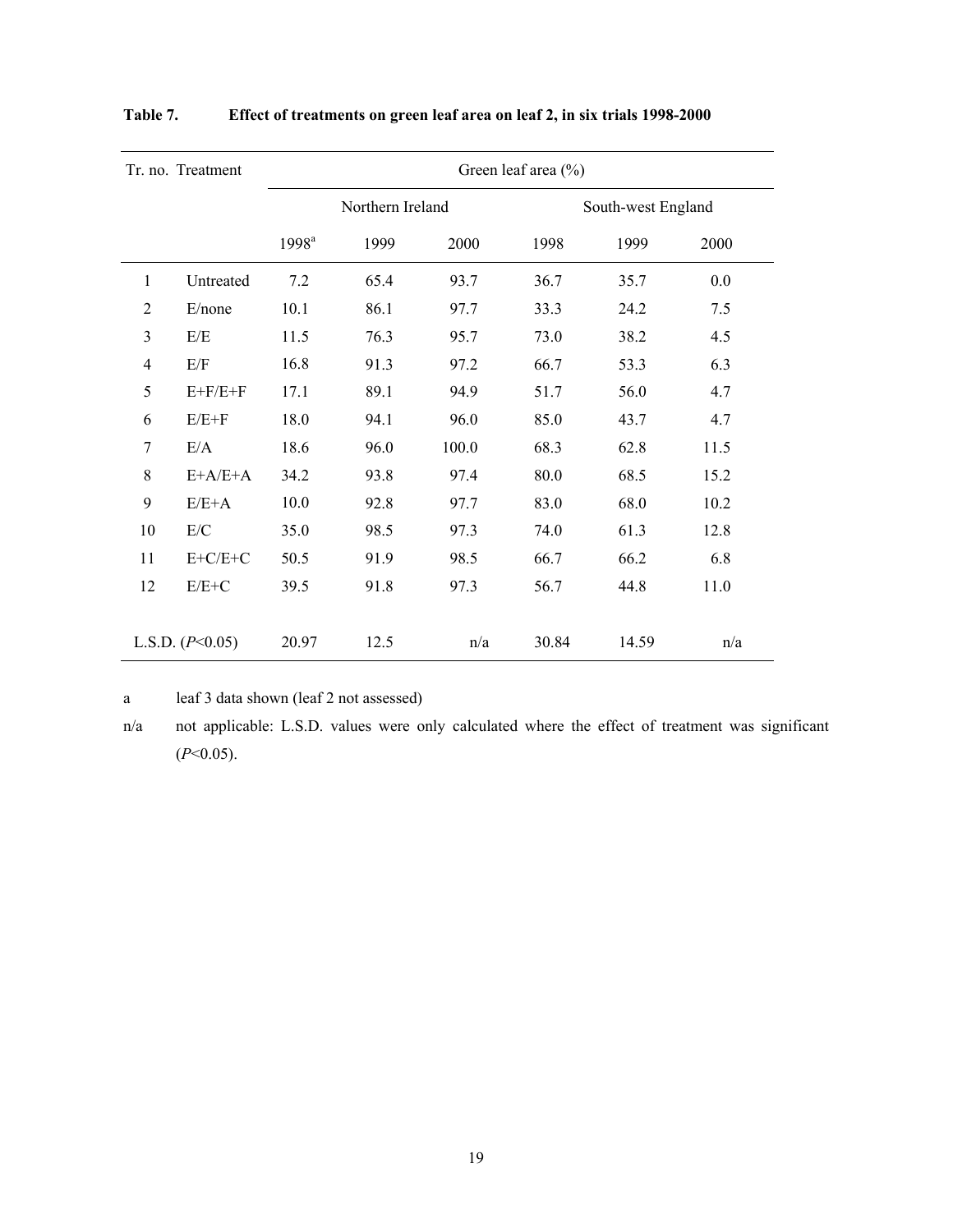### **Effect of fungicide treatments on yield**

Only the trials in Northern Ireland were planned to be taken to yield, but in 1998 yield data were also obtained from the South-west England trial. In all trials, the lowest yield was produced by the untreated control plots (Table 8). In the overall analysis (Fig. 5), there was a very highly significant effect of treatment (*P*<0.001) and all treatments gave a significantly (*P*<0.05) higher yield than the untreated control. The lowest yielding fungicide treatments were those containing epoxiconazole alone (Tr. 2 and Tr. 3) and the epoxiconazole/fenpropimorph treatment (Tr. 4). Four treatments achieved significantly greater yields than Tr. 2 (epoxiconazole full-rate at T1) and two of these also yielded significantly more than Tr. 3 (half-rate epoxiconazole at T1 and T2). The highest yields were produced by two of the epoxiconazole/azoxystrobin combinations, Tr. 8 (half-rate epoxiconazole + azoxystrobin at T1 and T2) achieving the greatest yield in each of the four trials.

For the three Northern Ireland trials, thousand grain weight and hectolitre weight data were also collected and the overall analyses (Figs. 6a and b) showed a very highly significant  $(P<0.001)$  effect of treatment (*P*<0.001). All fungicide treatments had significantly (*P*<0.05) greater thousand grain weights and hectolitre weights than did the untreated controls. The same two epoxiconazole/ azoxystrobin combinations, Tr. 8 (half-rate epoxiconazole + azoxystrobin at T1 and T2) and Tr. 7 (full-rate epoxiconazole followed by fullrate azoxystrobin), which achieved the highest yields also had the greatest thousand grain weights and hectolitre weights, which were significantly greater than those from Tr.2 (epoxiconazole full-rate at T1) and Tr. 3 (half-rate epoxiconazole and T1 and T2).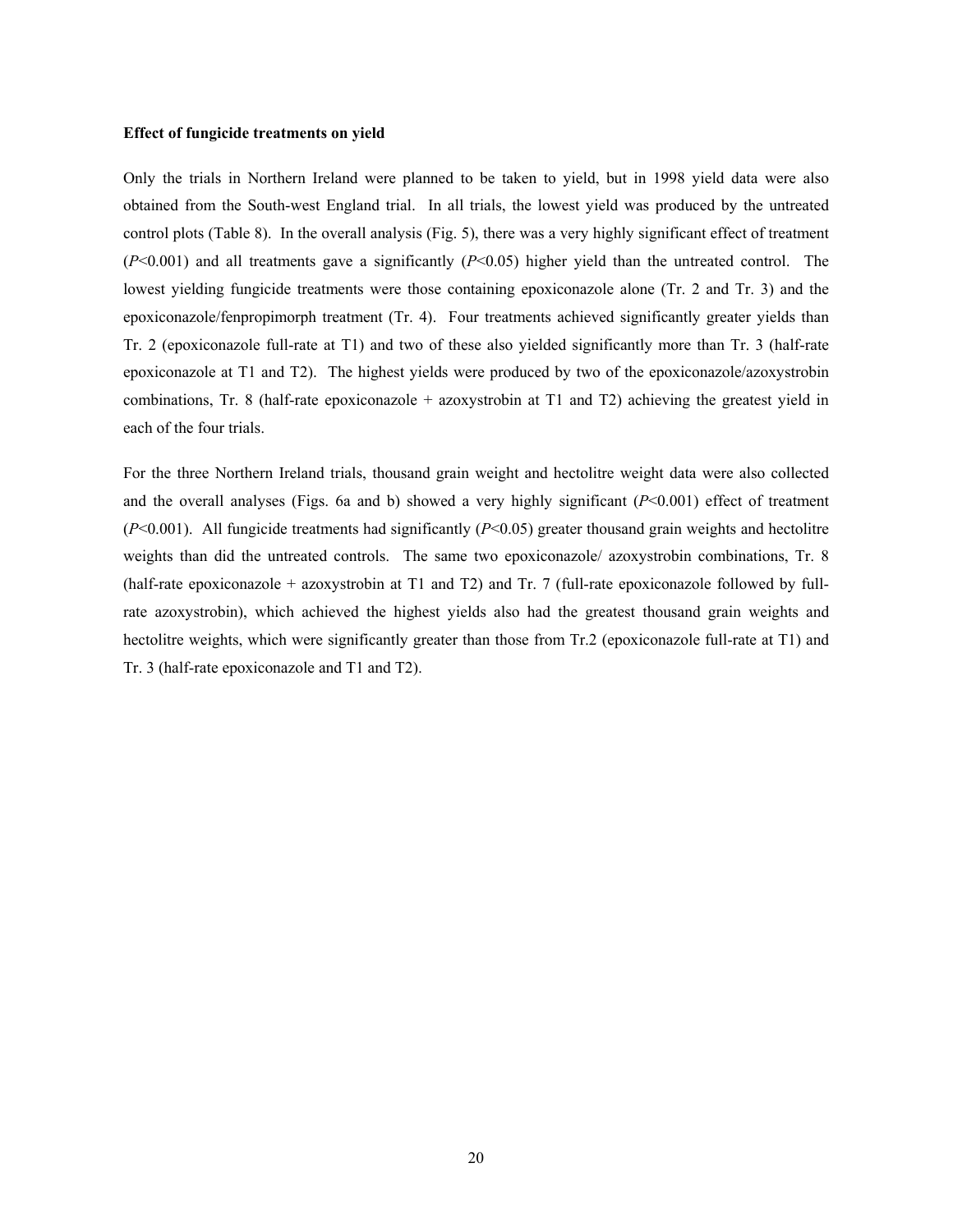|                | Tr. no. Treatment |       |                  | Yield (t/ha) $\omega$ 15% moisture content |       |
|----------------|-------------------|-------|------------------|--------------------------------------------|-------|
|                |                   |       | Northern Ireland | South-west England                         |       |
|                |                   | 1998  | 1999             | 2000                                       | 1998  |
| 1              | Untreated         | 5.01  | 6.18             | 8.66                                       | 3.84  |
| $\overline{2}$ | E/none            | 5.79  | 7.25             | 10.97                                      | 4.65  |
| 3              | E/E               | 6.06  | 7.84             | 10.97                                      | 4.25  |
| $\overline{4}$ | E/F               | 5.51  | 8.07             | 10.58                                      | 4.49  |
| 5              | $E+F/E+F$         | 6.82  | 8.37             | 10.93                                      | 4.39  |
| 6              | $E/E+F$           | 5.94  | 7.99             | 11.26                                      | 4.35  |
| $\overline{7}$ | E/A               | 6.60  | 8.99             | 11.33                                      | 4.97  |
| 8              | $E+A/E+A$         | 7.29  | 9.1              | 11.48                                      | 5.30  |
| 9              | $E/E+A$           | 6.35  | 8.43             | 11.00                                      | 4.64  |
| 10             | E/C               | 7.10  | 8.31             | 11.15                                      | 4.68  |
| 11             | $E+C/E+C$         | 6.62  | 8.69             | 11.23                                      | 4.50  |
| 12             | $E/E+C$           | 6.63  | 7.48             | 11.33                                      | 4.43  |
|                | L.S.D. $(P<0.05)$ | 0.908 | 0.830            | 0.769                                      | 0.388 |

# **Table 8. Effect of treatments on yield, Northern Ireland trials 1998-2000 and South-west England trial 1998**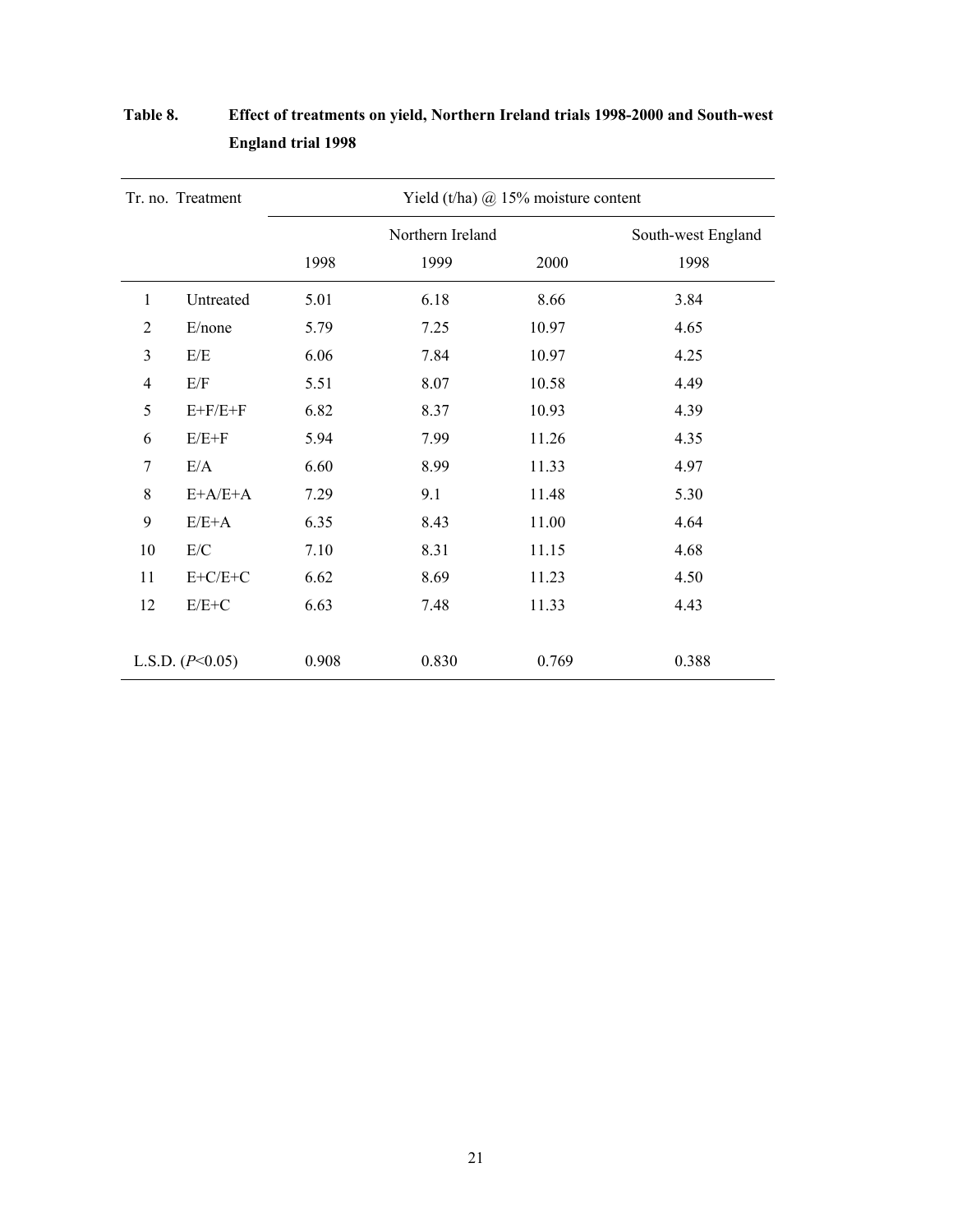**Fig. 5. Overall effect of fungicide programmes on on yield, mean of four trials, South-west England 1998 amd Northern Ireland 1998-2000** 



All treatments had significantly (P<0.05) greater yield than the untreated control<br>time indicates treatments eignificantly ( $R \le 0.05$ ) greater than both the untreated control

indicates treatments significantly ( $P < 0.05$ ) greater than both the untreated control and the E/none treatment

\*\* indicates treatments significantly (*P* <0.05) greater than untreated control and both the E/none and E/E treatments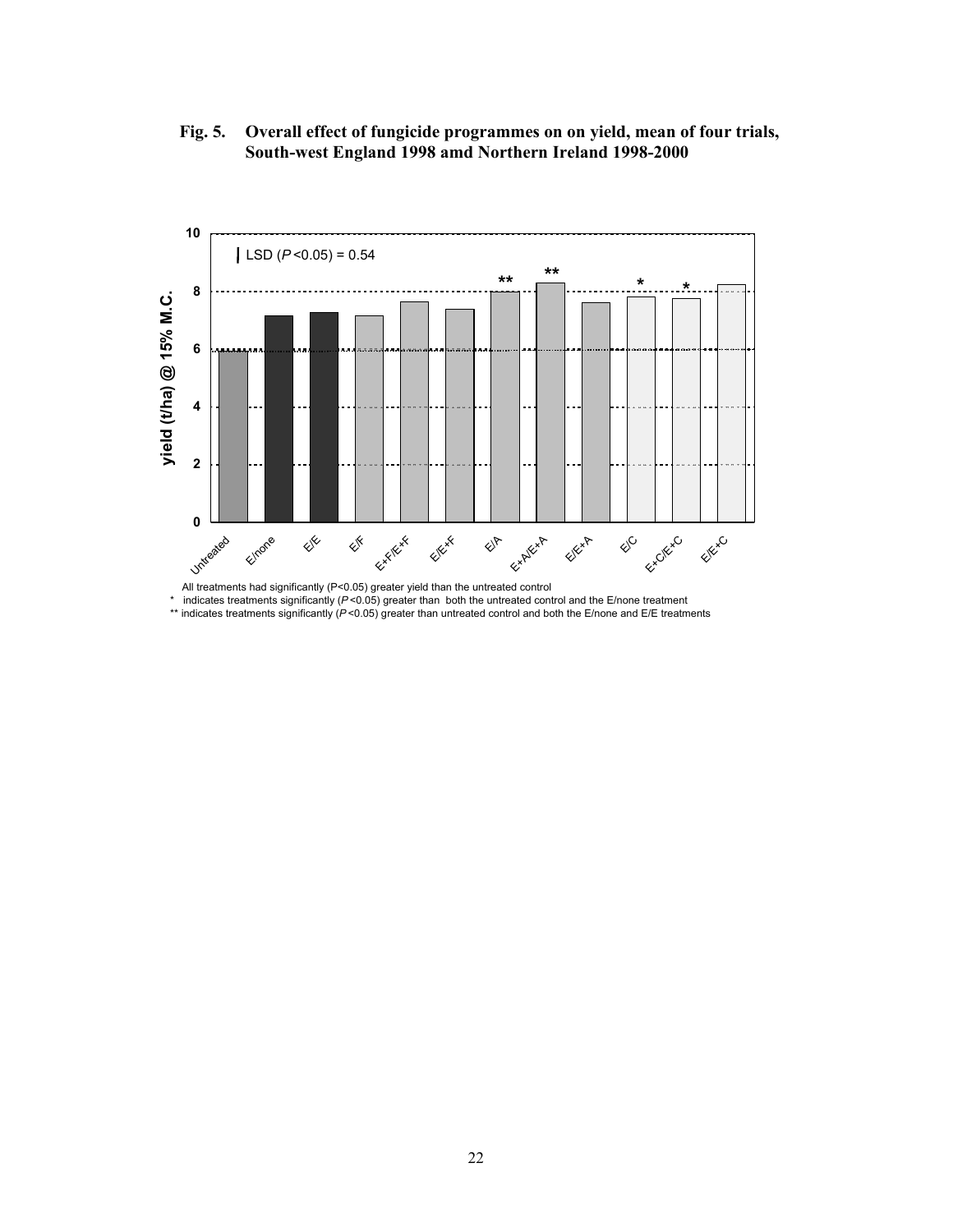**Fig. 6. Overall effect of fungicide programmes on a) thousand grain weight and b) hectolitre weight, mean of three Northern Ireland trials, 1998- 2000** 



![](_page_23_Figure_2.jpeg)

![](_page_23_Figure_3.jpeg)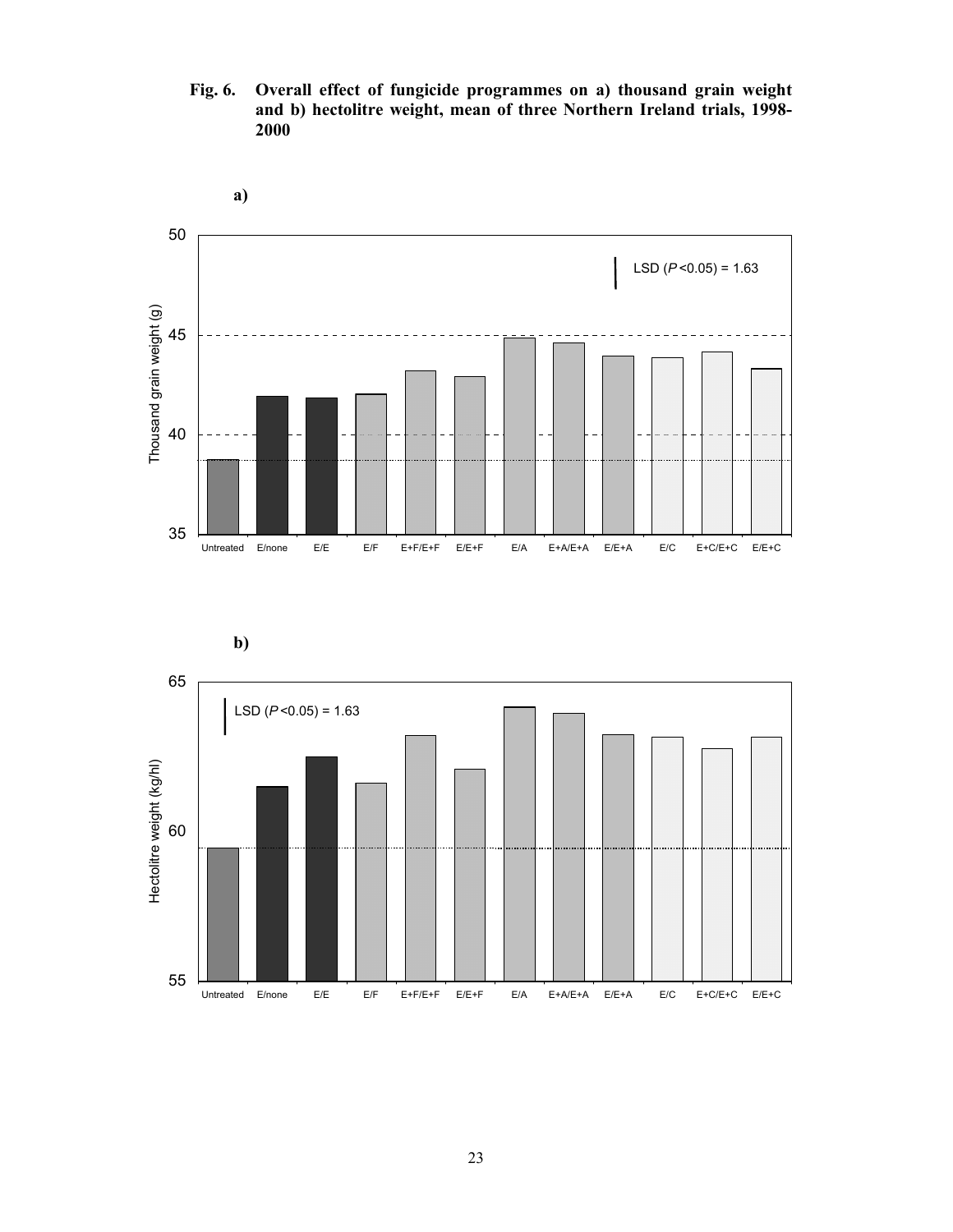#### **Sensitivity to epoxiconazole**

Isolation of *R. secalis* from leaf blotch samples collected from the trials proved very problematic. It was essential to delay sample collection until some time after the second fungicide application in order to permit any effect of treatment on sensitivity to be expressed, but by this stage leaves were often colonised by other organisms which interfered with isolation process and overgrew the slow-growing *R. secalis*. The procedure was improved in the year 2000 by the addition of iprodione to suppress other fungi (using results obtained in an HGCA-funded undergraduate bursary study). However, in 1999 insufficient isolates were obtained from either the Northern Ireland or the South-west England trials to permit comparisons between treatments.

In 1998, over 300 isolates were obtained from the Northern Ireland trial and over 200 from the South-west England trial and tested for epoxiconazole sensitivity using the ELISA plate method. In 2000, just under 200 isolates were obtained from the Northern Ireland trial and over 130 isolates from the South-west England trial.

#### Northern Ireland trial 1998

Results were expressed as both  $ED_{50}$  and MIC values for this trial to ascertain if the different methods of expressing sensitivity affected the apparent influence of treatments. The results shown in Fig. 7a ( $ED_{50}$ values) and Fig. 7b (MIC values) demonstrate very similar trends regardless of which sensitivity measure is used. The mean pre-treatment MIC value (0.15 mg epoxiconazole/l) was substantially lower than the posttreatment mean across all treatments (1.04 mg/l) indicating that treatment had selected for less sensitive isolates. The least sensitive isolates were associated with two applications of half-rate epoxiconazole alone (Tr. 3). The other programmes had fewer of the least sensitive isolates, but there were no consistent differences between them.

# South-west England 1998

In 1998, only five pre-treatment isolates were successfully tested, which was considered insufficient to give a reliable base-line sensitivity for this trial. As with the Northern Ireland trial, the least sensitive isolates were associated with Tr. 3 (two applications of half-rate epoxiconazole alone), but the differences between the fungicide programmes were less than in Northern Ireland and were not significant (Fig. 8).

#### Northern Ireland 2000

There was a decrease in sensitivity from a mean MIC value of 0.58 mg epoxiconazole/l before treatment to an overall mean of 1.98 mg/l after treatment, but the effect of the different fungicide programmes showed no clear trend (Fig. 9) and there were no significant differences between them.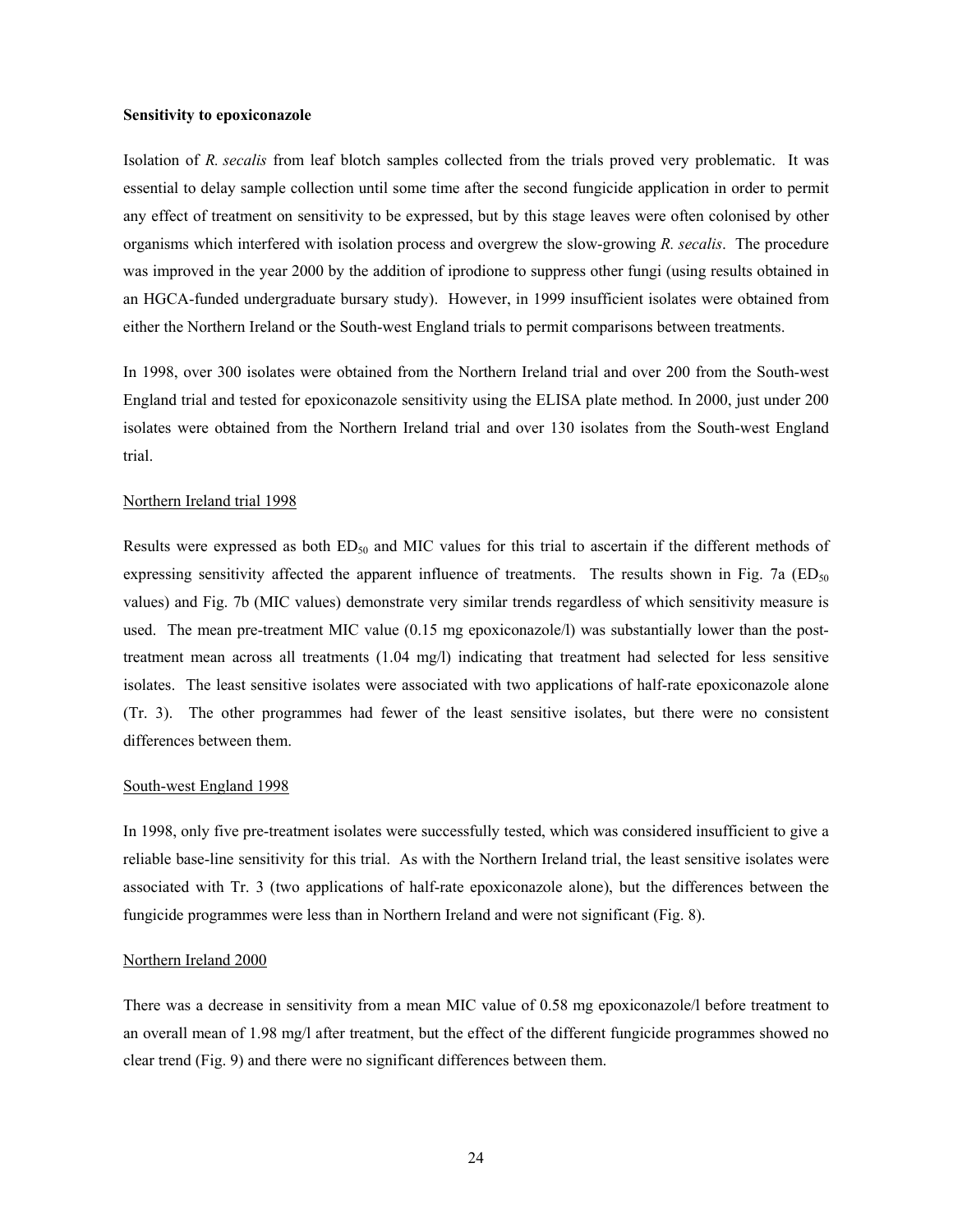**Fig. 7. Effect of fungicide programmes on sensitivity of** *Rhynchosporium secalis* **to epoxiconazole in the Northern Ireland field trial, 1998 as indicated by a) ED50 and b) MIC values** 

![](_page_25_Figure_1.jpeg)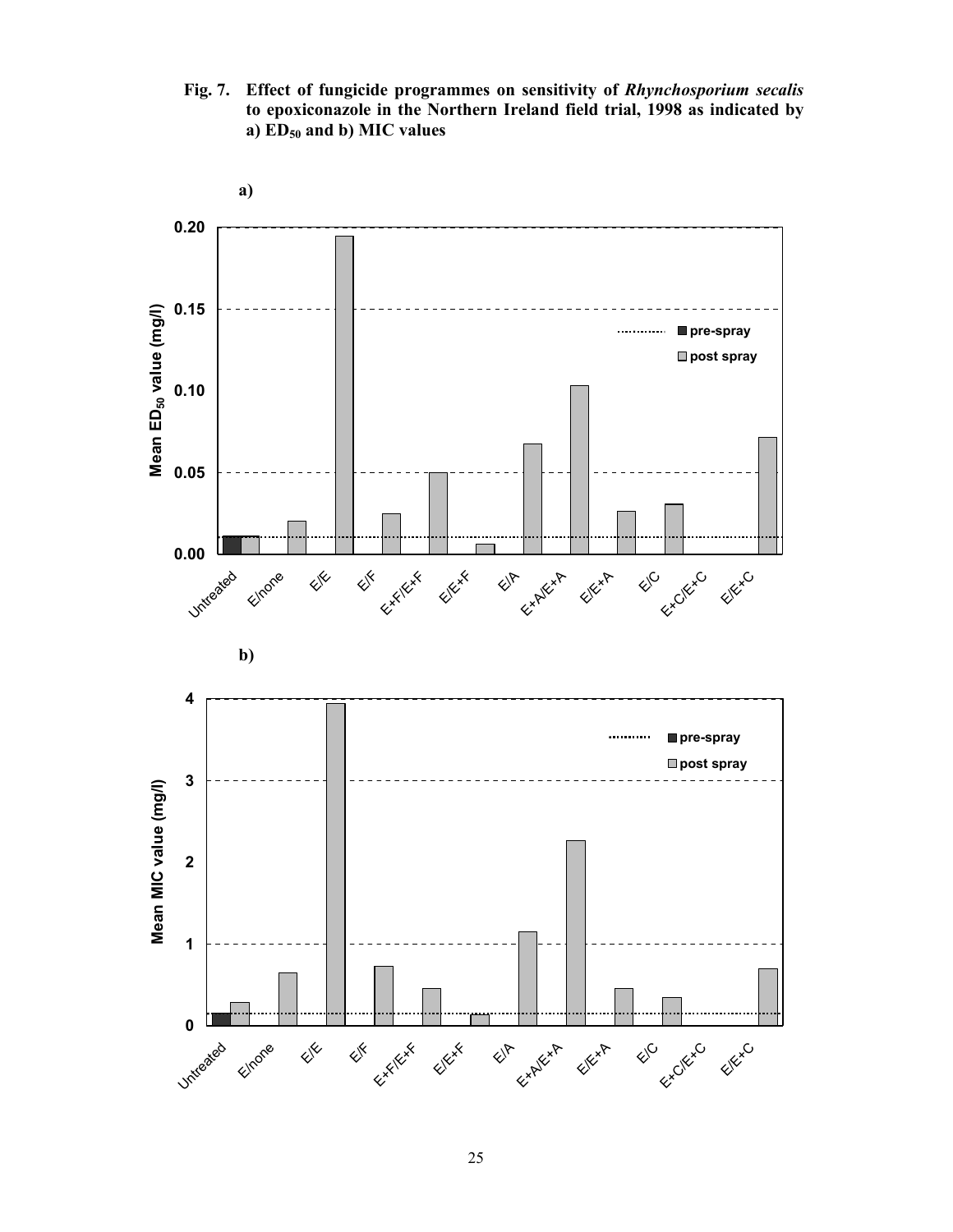# **Fig. 8. Effect of fungicide programmes on sensitivity of** *Rhynchosporium secalis* **to epoxiconazole in the South-west England field trial, 1998**

![](_page_26_Figure_1.jpeg)

**Fig. 9. Effect of fungicide programmes on sensitivity of** *Rhynchosporium secalis* **to epoxiconazole in the Northern Ireland field trial, 2000** 

![](_page_26_Figure_3.jpeg)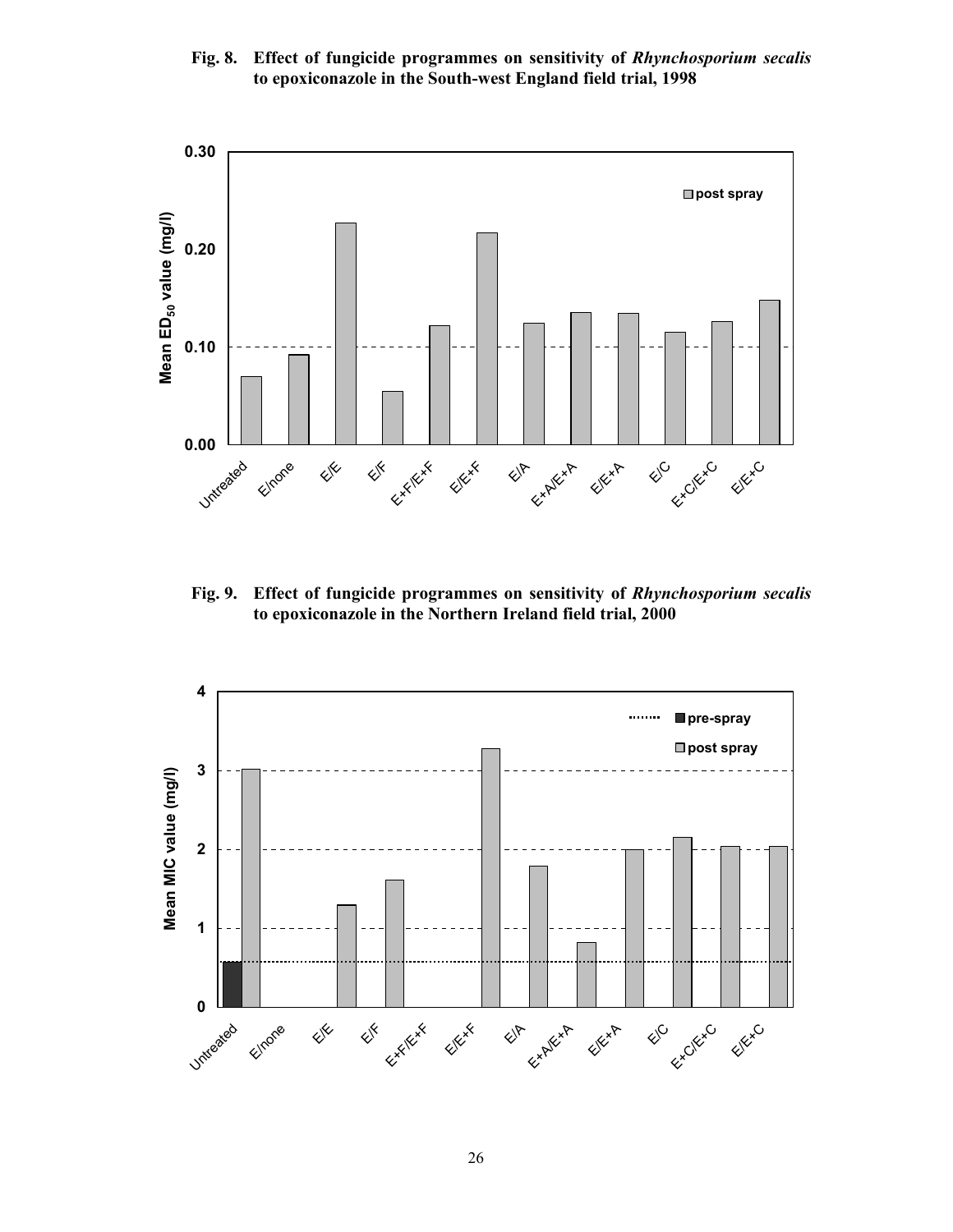# South-west England 2000

The results depicted in Fig. 10 show that sensitivity to epoxiconazole decreased from a mean MIC value of 0.87 mg/l before treatment to an overall mean of 1.23 mg/l following fungicide application, but only to any marked extent in the plots which received two half-rate applications of epoxiconazole alone (Tr. 3).

# **Fig. 10. Effect of fungicide programmes on sensitivity of** *Rhynchosporium secalis* **to epoxiconazole in the South-west England field trial, 2000**

![](_page_27_Figure_3.jpeg)

# Sensitivity trends across the four trials

In three out of the four trials, sensitivity was lower in *R. secalis* isolates collected after fungicide treatments were applied than in those collected before treatment. Also in three out of four trials, the least sensitive isolates came from the plots which had received two half-rate applications of epoxiconazole (Tr. 3). In contrast, there was no evidence that a single full-rate epoxiconazole application (Tr. 2) had a greater tendency to select for resistant fungicide strains than the other fungicide programmes. There was no consistent difference in effect on epoxiconazole sensitivity between the three partner fungicides, but all tended to reduce selection for resistance compared with the application of two half-rate applications of epoxiconazole alone.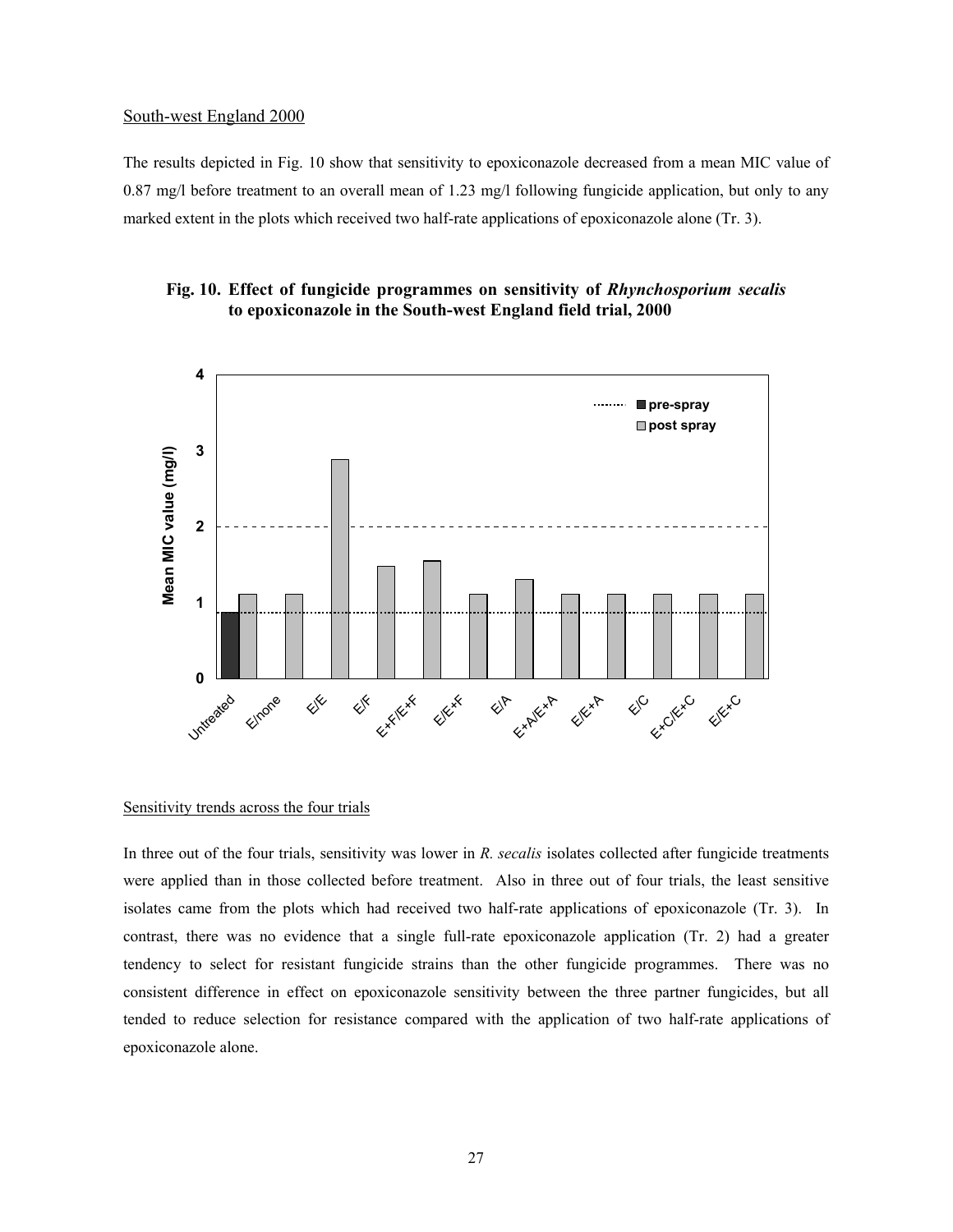# **DISCUSSION**

To achieve consistent and sustainable control of a pathogen such as *R. secalis*, where the key fungicides are single-site inhibitors and the pathogen is known to adapt to fungicide use by the selection of resistant strains, both effective disease control and resistance management must be considered.

The DMI fungicides have been the key element of control programmes for *R. secalis* since the 1980s, but their effectiveness has gradually been eroded by selection of less sensitive strains. However, selection for resistance by DMIs within field trials has proved difficult to demonstrate with many pathogens because of the quantitative nature of resistance, which results in gradual shifts in sensitivity rather than an abrupt complete loss of response to the fungicide as can occur with e.g. the benzimidazoles.

The barley disease surveys of 1997 -2001 have estimated the losses in England and Wales due to the residual levels of Rhynchosporium after fungicide treatments as (£m/annum) 3.23, 6.65, 4.07, 5.43 and 2.59, a total of nearly £22m in 5 year period (N V Hardwick, personal communication). This is with most farmers applying relatively effective control measures; the situation will become much worse if fungicide efficacy declines further and ineffective treatments are applied. Disease pressure from Rhynchosporium remains high, indicating that fungicides remain a principal method of control over varietal resistance. This is in contrast to mildew and net blotch which have both dropped in importance in recent years at least in part due to the availability of barley cultivars with effective resistance. This makes Rhynchosporium currently the most economically important disease of barley.

The series of trials reported here have unequivocally demonstrated that the DMI epoxiconazole, previously considered the DMI most active against *R. secalis*, can no longer be relied on to give effective control if used alone. Indeed, in some of the trials epoxiconazole alone had little or no effect in reducing Rhynchosporium or increasing green leaf area. However, despite this limited effect in controlling disease, programmes based on epoxiconazole did give significant yield benefits.

The three partner fungicides evaluated all improved disease control and yield. The programmes based on two applications of half-rate epoxiconazole with half-rate azoxystrobin or cyprodinil performed best overall, cyprodinil being marginally more effective in terms of disease control, while azoxystrobin combinations achieved the best yields.

In terms of effects of fungicide treatment on sensitivity of *R. secalis* to epoxiconazole, the trials demonstrate that even within a single season, fungicide treatment selects for less sensitive pathogen strains. This selection was most marked where two applications of half-rate epoxiconazole were applied. In contrast, a single full-rate epoxiconazole application had a lesser effect, but cannot be advised in view of its relatively poor performance in controlling the disease. The use of a partner fungicide reduced the selection of resistant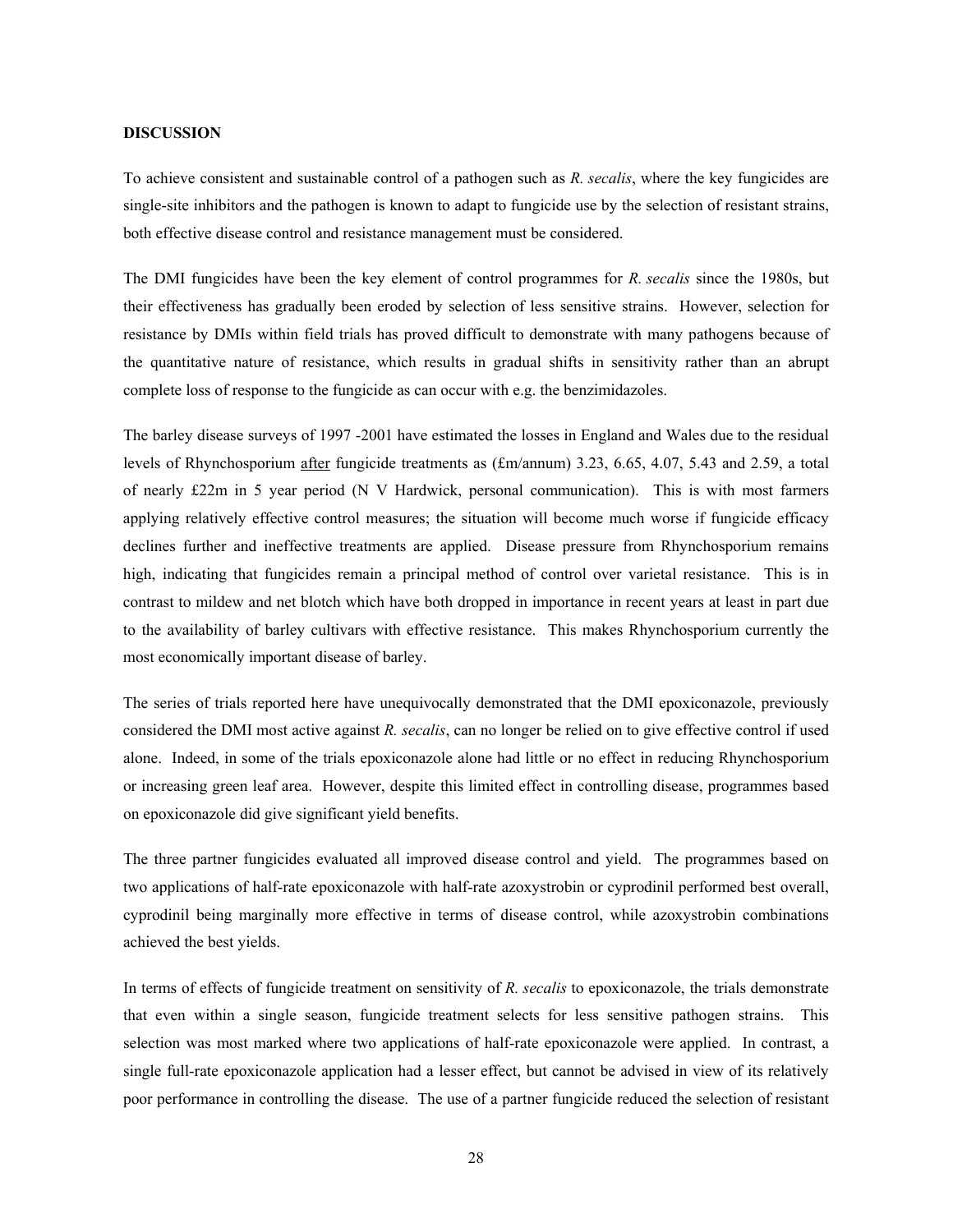strains compared with applying epoxiconazole alone, but none of the three evaluated completely prevented the tendency for DMI sensitivity to be lower after fungicide treatment.

Comparison of the DMI sensitivities observed within these trials with those found in previous studies of *R. secalis* sensitivity in the UK are complicated by the fact that in the earlier work, most of the sensitivity testing was against the DMI triadimenol and although some other DMIs were included, epoxiconazole was not used since this was not then available. It was not feasible to use triadimenol in the present study, since, although during the period 1975-1981 the mean MIC value for *R. secalis* isolates against triadimenol was 0.9 mg/l, by the mid 1990s, the majority of isolates had MIC values for triadimenol of >50 mg/l (Hollomon, 1997) and the use of higher concentrations is limited by solubility. Epoxiconazole is inherently much more active against *R. secalis*, but even within the time period of this study, it was observed that the number of the less sensitive isolates (MIC values of 3 mg/l or more) was greater in the year 2000 than in 1998. In continuing studies of epoxiconazole sensitivity (as part of HGCA Project No. 2322), greater proportions of less sensitive isolates with MIC values for epoxiconazole of 10 mg/l or more have been obtained from trial sites in Northern Ireland and Scotland.

This situation contrasts with that found for *Septoria tritici* on wheat where a recent HGCA-funded project (no. 1406) showed that, despite the wide range of sensitivities to epoxiconazole found in this pathogen, there were no overall changes in sensitivity during the course of the study (Hollomon *et al.*, 2002).

It is concluded that:

- selection for DMI resistance is continuing to occur in *R. secalis.*
- with the range of pathogen sensitivities found in the present study, a DMI such as epoxiconazole is a useful component of a control programme for *R. secalis*, but must be supplemented by a partner fungicide.
- fungicides with different modes of action from the DMIs from the strobilurin (QoI) and anilinopyrimidine group are the most effective partners in terms of disease control and yield.
- use of a partner fungicide helps to reduce selection for DMI resistance, but cannot prevent it.

# **FUTURE**

While DMI use continues, DMI sensitivity will continue to decline, although the effective life of these fungicides can be prolonged by avoiding their use as sole active ingredients and particularly by avoiding repeated use of half-rates of DMIs alone. In some regions, DMIs may no longer be worthwhile components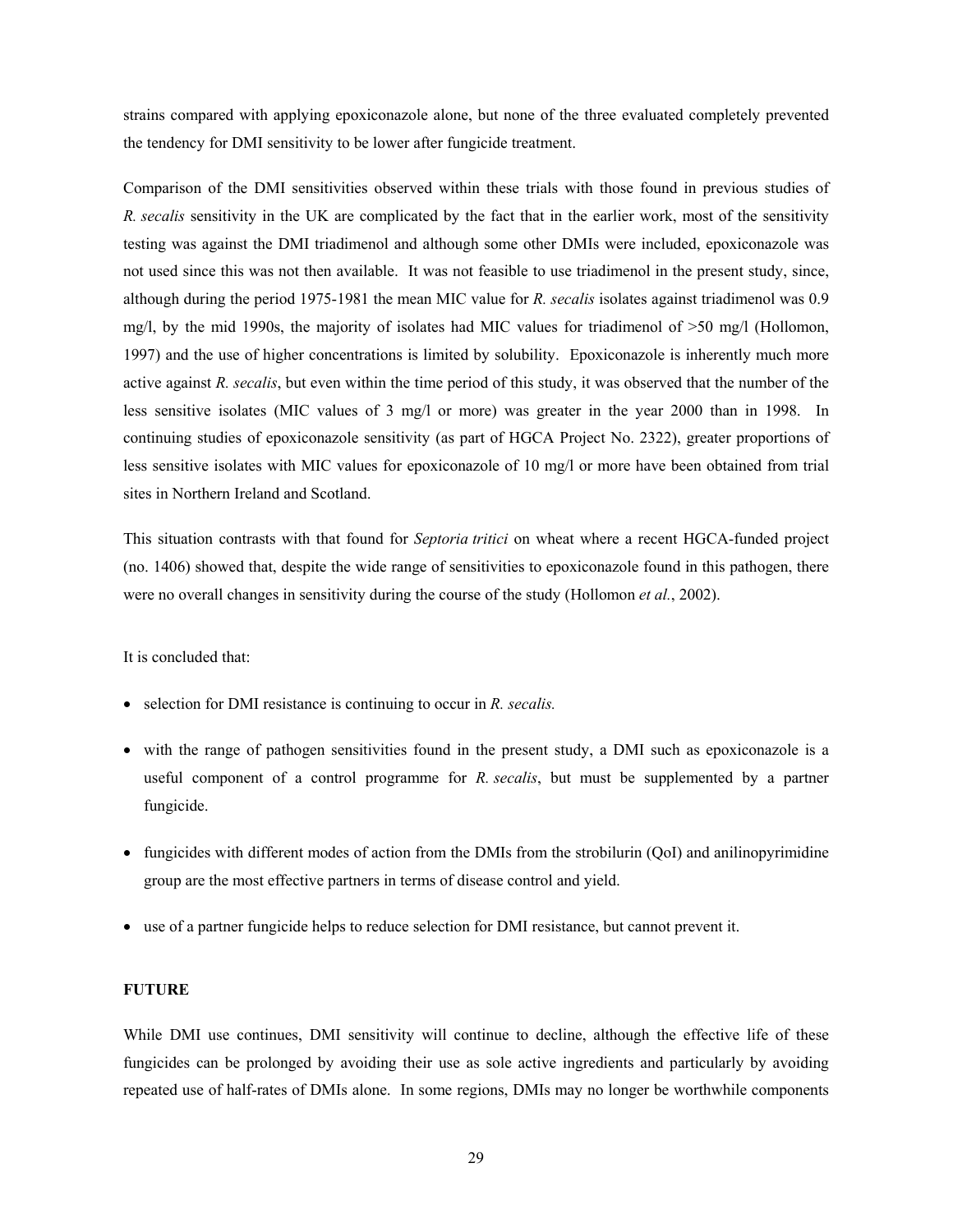of *R. secalis* control programmes, but it is imperative that sensitivity is assessed before assuming that their use is not justified, since reliance on strobilurin or anilinopyrimidine fungicides alone in itself poses potential risks of resistance.

# **ACKNOWLEDGEMENTS**

We thank K D Lockley, A N Phillips and M D S Sadiq (ADAS) and P C Mercer, P J Taggart, L Black, R Coll and A Quinn (Queen's University, Belfast) for their participation in this work and the farmers in Northern Ireland and South-west England who kindly permitted the use of their fields for trials. We are grateful to S J Kendall (IACR-Long Ashton) and J-B Speakman (BASF) for assistance with the assay technique.

# **REFERENCES**

- Babij, J., Zhu, Q., Brain, P. & Hollomon, D.W. (2000). Resistance risk assessment of cereal eyespot, *Tapesia yallundae* and *Tapesia acuformis*, to the anilinopyrimidine fungicide, cyprodinil. *European Journal of Plant Pathology* **106**, 895-905.
- Clark, W.S. (1992). Practical aspects of resistance to DMI fungicide in barley powdery mildew *Erysiphe graminis*. *Brighton Crop Protection Conference – Pests and Diseases* **1**, 177-182.
- Forster, B. & Staub, T. (1996). Basis for use strategies of anilinopyrimidine and phenylpyrrole fungicides against *Botrytis cinerea*. *Crop Protection*, 15, 529-537.
- FRAC (2001). QoI working group of FRAC: Minutes of a meeting on November  $21<sup>st</sup>$  November  $22<sup>nd</sup> 2001$ , Bad Homburg, Germany, http://www.frac.info/qoi\_wg.html.
- Heaney, S.P., Hall, A.A., Davies, S.A. & Olaya, G. (2000). Resistance to fungicides in the QoI-STAR crossresistance group: current perspectives. *The BCPC Conference – Pests and Diseases* **2**, 755-762.
- Heaney, S.P., Hutt, R.T. & Miles, V.G. (1986). Sensitivity to fungicide of barley powdery mildew populations in England and Scotland. *1986 British Crop Protection Conference – Pests and Diseases* **2**, 793-800.
- Hilber, U.W. & Schuepp, H. (1996). A reliable method for testing the sensitivity of *Botryotinia fuckeliana* to anilinopyrimidines *in vitro*. *Pesticide Science*, **47**, 241-247.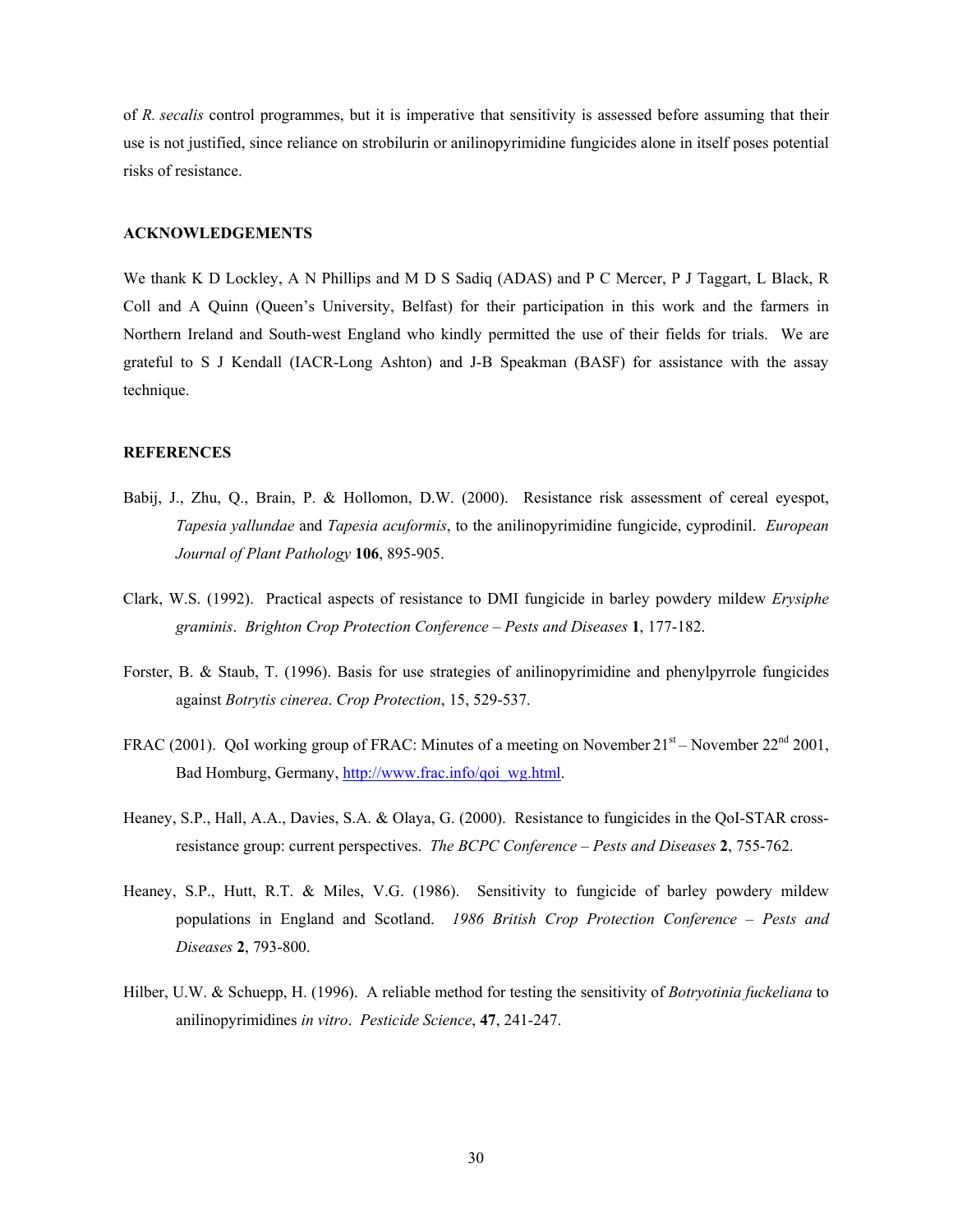- Hollomon, D.W. (1997). Fungicide resistance in cereal pathogens 1991-96: *Rhynchosporium secalis* on barley; *Erysiphe graminis* on wheat and barley; *Septoria tritici* on wheat; *Puccinia striiformis* on wheat. *HGCA Project Report No. 13*9, 36 pp.
- Hollomon, D.W., Cooke, L.R. & Locke, T. (2002). Maintaining the effectiveness of DMI fungicides in cereal disease control. *HGCA Project Report No. 275*, 24 pp.
- Gisi, U., Sierotzki, H., Cook, A. & McCaffery, A. (2002). Mechanisms influencing the evolution of resistance to Qo inhibitor fungicides. *Pest Management Science* **58**, 859-867.
- James, W.C. (1971). An illustrated series of assessment keys for plant disease, their preparation and usage. *Canadian Plant Disease Survey* **51,** 39-65.
- Kendall, S.J., Hollomon, D.W., Cooke, L.R. & Jones D.R. (1993). Changes in sensitivity to DMI fungicides in *Rhynchosporium secalis*. *Crop Protection* **12**, 357-362.
- Leroux, P. & Gredt, M. (1995). *In-vitro* study of resistance to anilinopyrimidine fungicides in *Botrytiscinerea*. *Agronomie*, **15**, 367-370.
- Napier, B.A.S., Bayles, R.A., Stigwood, P.L. & Burnett, F.J. (2000). Sensitivity of powdery mildew and yellow rust to DMI, morpholine and strobilurin fungicides in England and Scotland. *The BCPC Conference – Pests and Diseases* **1**, 427-434.
- Taggart, P.J., Cooke, L.R., Mercer, P.C. & Shaw, M.W. (1998). Effects of fungicides used to control *Rhynchosporium secalis* where benzimidazole resistance is present. *Crop Protection* **17**, 727-734.
- Taggart, P.J., Locke, T., Phillips, A.N., Pask, N., Hollomon, D.W., Kendall, S.J., Cooke, L.R. & Mercer, P.C. (1999). Benzimidazole resistance in *Rhynchosporium secalis* and its effect on barley leaf blotch control in the UK. *Crop Protection*, **18**, 239-243.
- Wolfe, M.S. (1984). Trying to understand and control powdery mildew. *Plant Pathology* **33**, 451-466.
- Ziogas, B.N., Baldwin, B.C. & Young, J.E. (1997). Alternative respiration: A biochemical mechanism of resistance to azoxystrobin (ICIA 5504) in *Septoria tritici*. *Pesticide Science*, 50, 28-34